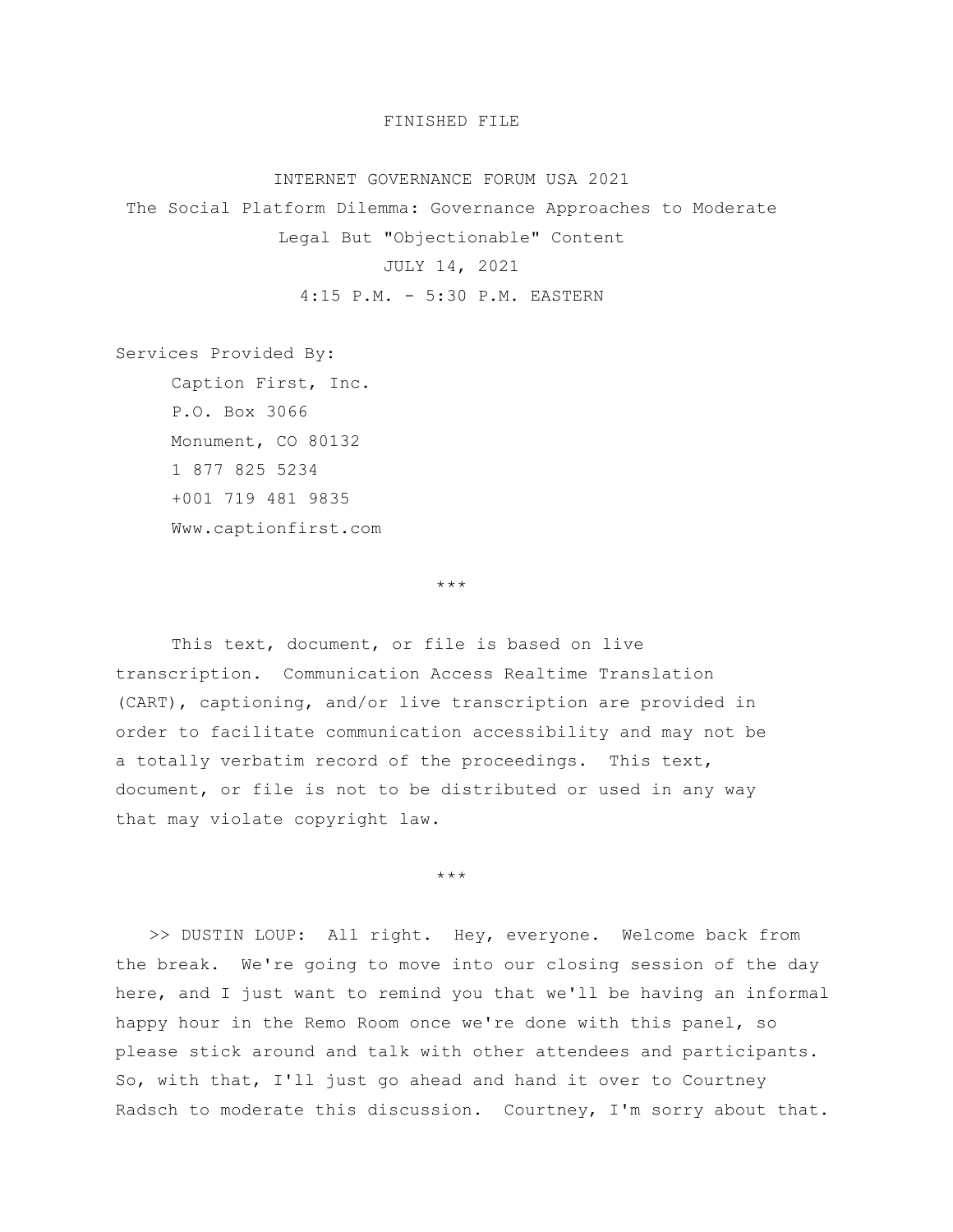Go ahead, now.

>> COURTNEY RADSCH: Okay. Great. Great. Thank you so much, everyone. It is a pleasure to be here. My name is Courtney Radsch, and I am an Independent Scholar, a freelance journalist, and former advocacy director at the Committee to Protect Journalists where we've worked quite a bit on the issue of online content moderation and I'm really delighted to welcome everyone to this session. I want to ask everyone who is here watching, either on Twitter or here on the livestream to use the chat function to hopefully engage with us, ask your questions, and I will weave those in.

We are here for the panel, the Social Platform Dilemma, Governance Approaches to Moderate Legal but Objectionable Content and I think everyone here watching knows that content moderation has become a flash point in questions about how decisions are made, what rural government should play self-regulation works turned governance into a household topic of conversation. What should social media platforms be doing about content legal but objectionable, lawful but awful, and content that offends or considered hateful or violent and possibly misleading but isn't illegal in the United States. So, some want government to force social media to do more and better content moderation and others perceive a bias and want to force platforms to stop moderating. We are not going to get into the politics of these views, but rather their implications for content moderation and Internet governance more broadly. Even while policymakers are considering what if any role they should play in this issue, new models of public/private partnership, coordination have emerged giving rise to a host of self-regulatory and co-regulatory models with various roles for the private sector, Civil Society, and government.

So, this is the focus of today's panel. We'll kick off first, however, by hearing from two people on either side of the debate over government's role in this topic, which recently flared up in Florida with the passage of SB7072 which would have banned deplatforming of politicians and perceived viewpoint bias had it not been prevented from going into effect following a law suit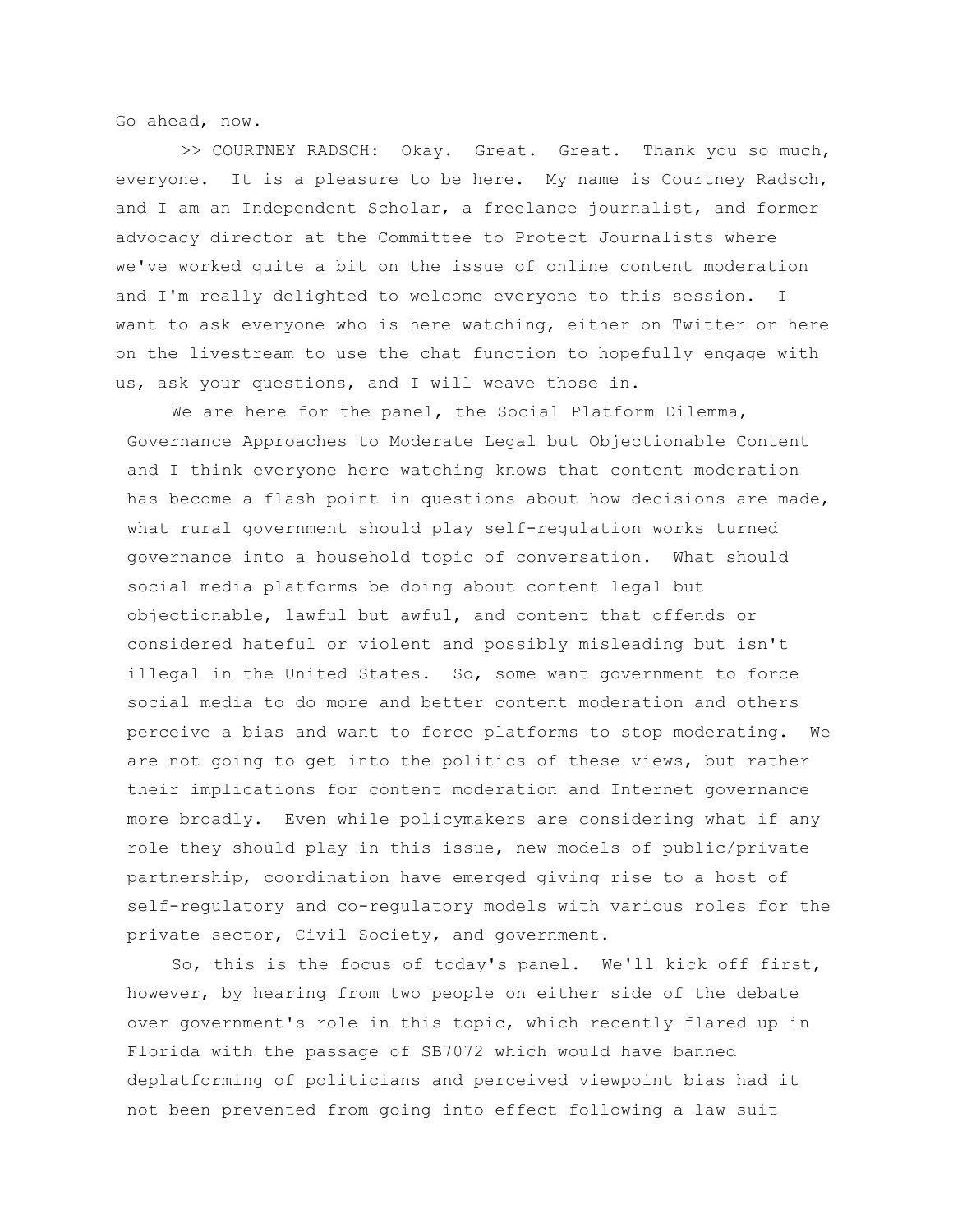alleging it violated the first amendment and the Commercial Clause of the Constitution, so first we're going to hear from James Taylor, President of the Heartland Institute that supports the Florida approach followed by Steve DelBianco that filed a law suit and won preliminary. They'll respond for three minutes and have two minutes to respond and then we'll go to a stellar panel of experts and practitioners involved in industry and multistakeholder efforts. I'm going to weave the questions in throughout, and then, we're going to bring all of our panelists in to answer questions, including Steve and James, so we'll do an open Q&A after that. James, over to you for three minutes.

>> JAMES TAYLOR: Okay. Thank you so much, Courtney. First of all, the Heartland Institute a free-market public policy organization, and our objective, our mission is to discover, develop, and promote freedom-oriented solutions to the problems that confront society.

If you would have asked me a year ago whether we would be squaring off with Net Choice in state legislatures around the country, I would have thought you were crazy because we have for so long championed and defended the rights of Internet providers of tech companies, et cetera, where some folks have said that because of their sheer size and reach they need to be broken up. We've always advocated and we still do that size alone does not make an entity harmful, does not require breaking them up. However, during the past year, we have become very concerned, as have so many of the people that we work with within Heartland, about some of the big tech companies that have attained a dominant market share that have become, in effect, a common carrier for the way people communicate and exercise free speech rights and how they're, as you say, regulating content.

One of the things I would like to note is that we haven't come out in support of the Florida approach, as you said, but we do support state legislators looking at, and I think enacting protections for online free speech, but we haven't come out for or against specifically the Florida Plan but I think there are some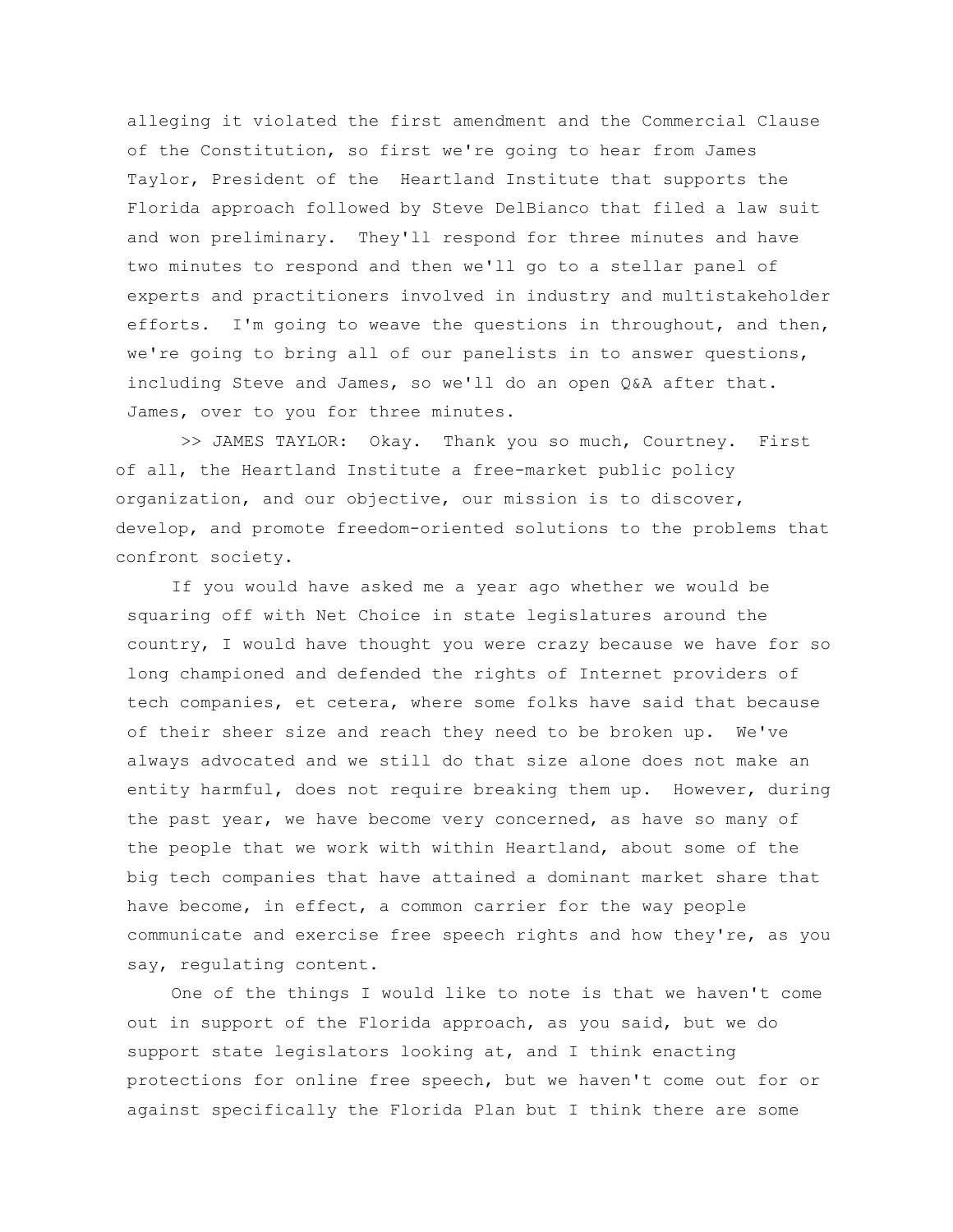really important things in that legislation that other states can and should emulate and that I hope are upheld.

Now, one thing that really jumps out at me in the introduction, you mentioned how we regulate, we being tech companies and social media platforms, regulate, quote, objectionable content, and as you said awful but lawful. Now, if this were simply tech companies and media platforms, adhering to the spirit of Section 230 of the Communications Decency Act I don't think we would have an issue right now because Section 230, explicitly, called the Communication Decency Act and has good samaritan provision in the explicit examples, the examples are related to sexual obscenity, violence, harassment, and it's not a situation where the tech providers who dominate the market can shut down people who question what the government says about the coronavirus origins, shut down what climate scientists can say about climate scientists and shut down conversations among users about social/political topics, et cetera. That's why we're involved. We're advocating for freedom. We would like to see the tech companies go back to the original mandate and we would be quite happy with that.

>> COURTNEY RADSCH: Thank you, James. Steve, over to you. Three minutes.

>> STEVE DELBIANCO: Thanks, Courtney. Glad to be here. Several times I heard James talk about the need for public square, an online public square, and anybody who wants an online public square that desperately should want the government to create its own. Ask President Biden to create America's public square dot gov because that's a far better way to create the online public square that James wants than trying to nationalize private businesses like Facebook, Twitter and YouTube and make them instruments of the government. James likes to talk about the interplay between the First Amendment and Section 230, but the First Amendment is clear that Congress shall make no law establishment of provision, prohibiting the free exercise thereof or freedom of speech. The government cannot force newspapers or social media platforms to carry speech they don't want to carry. And as for the argument that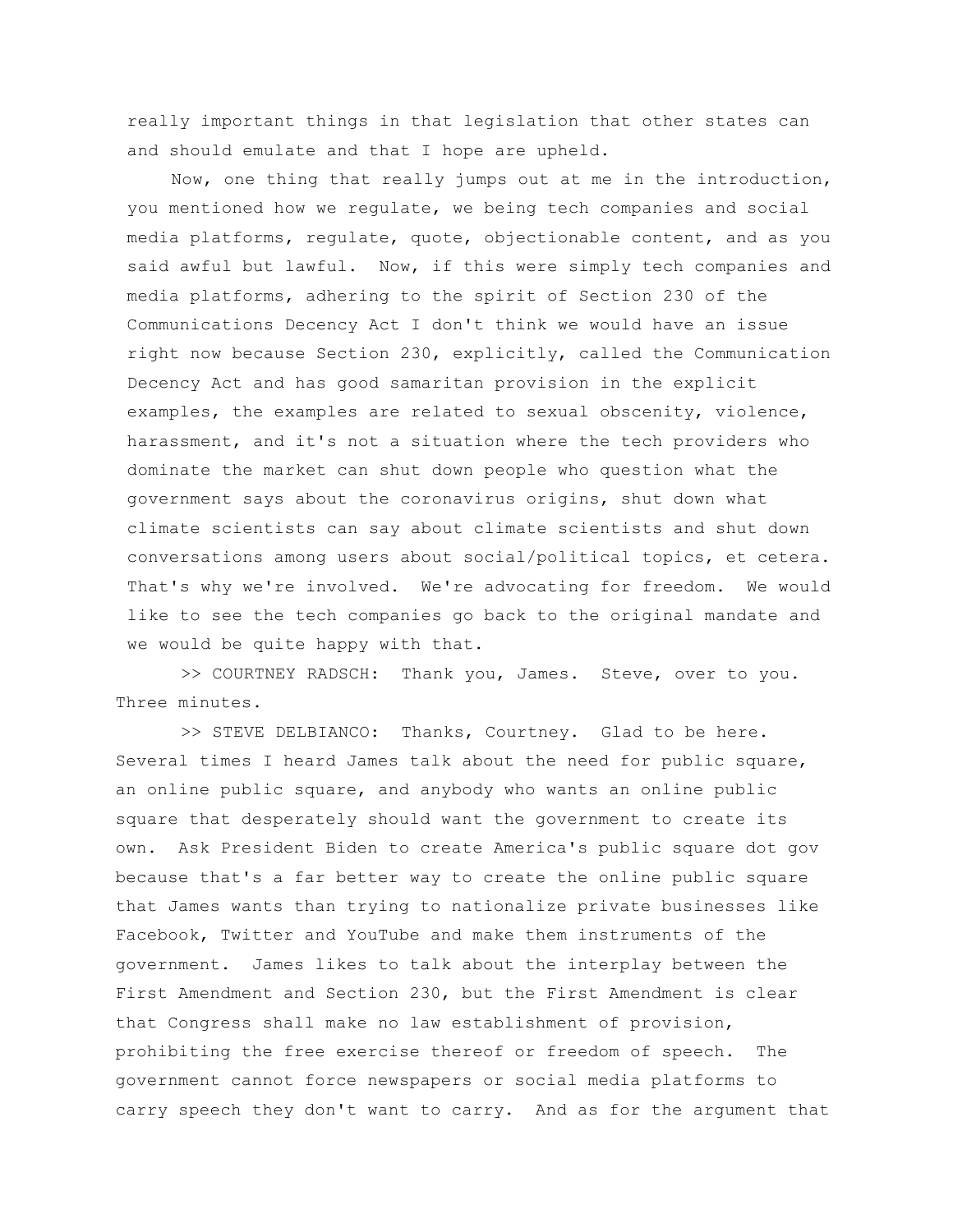our First Amendment can be discarded because social media platforms are the public square, we've had Courts in America confirm over and over again as if Prager that the Court said despite YouTube ubiquity and role as public-facing platform, it remains a private platform and it is not a public forum subject to judicial scrutiny under the First Amendment. Look, the clear thing here is the First Amendment protects social media platforms from Congress and from the state legislatures and it's not the other way around. The First Amendment was 230 years ago today and Section 230 was a 1996 legislative remedy because the real-life character in the Wolf of Wall Street had a law suit against Project Bulletin Board and more on that later, but 230 is not what's going on here and the confusion is rampant. Even The New York Times had to correct the story last week, quote an earlier version of this article misstated what allows social media firms to remove posts that violate their standards. It is the First Amendment and not Section 230, quote. The Florida court as you described was not confused at all. When we sued to block that law on June 30th, the Federal Court enjoined Florida's law as violating the First amendment and intruded on social media and compelled private businesses to host speech they don't want to carry. So, if you quote the ruling, I think it's really instructive to James, quote, the state has asserted it's on the side of the first amendment and that the plaintiffs are not. It is perhaps a nice sound bite but the assertion is holding at odds with accepted constitutional principles. The first amendment says Congress shall make no law bridging the freedom of speech or the press and the Federal Court in Florida went on to block all of the content moderation provisions, so James, it's more likely that more of your recommended state laws will be blocked by the first amendment and we'll sue everywhere we need to.

You will only be encouraging, therefore, moderation standards that you want to eliminate because you'll simply confirm here what the Federal Court said that state governments cannot violate the first amendment by forcing social media to carry content they don't want to carry. So, I'll close by saying that James, if you really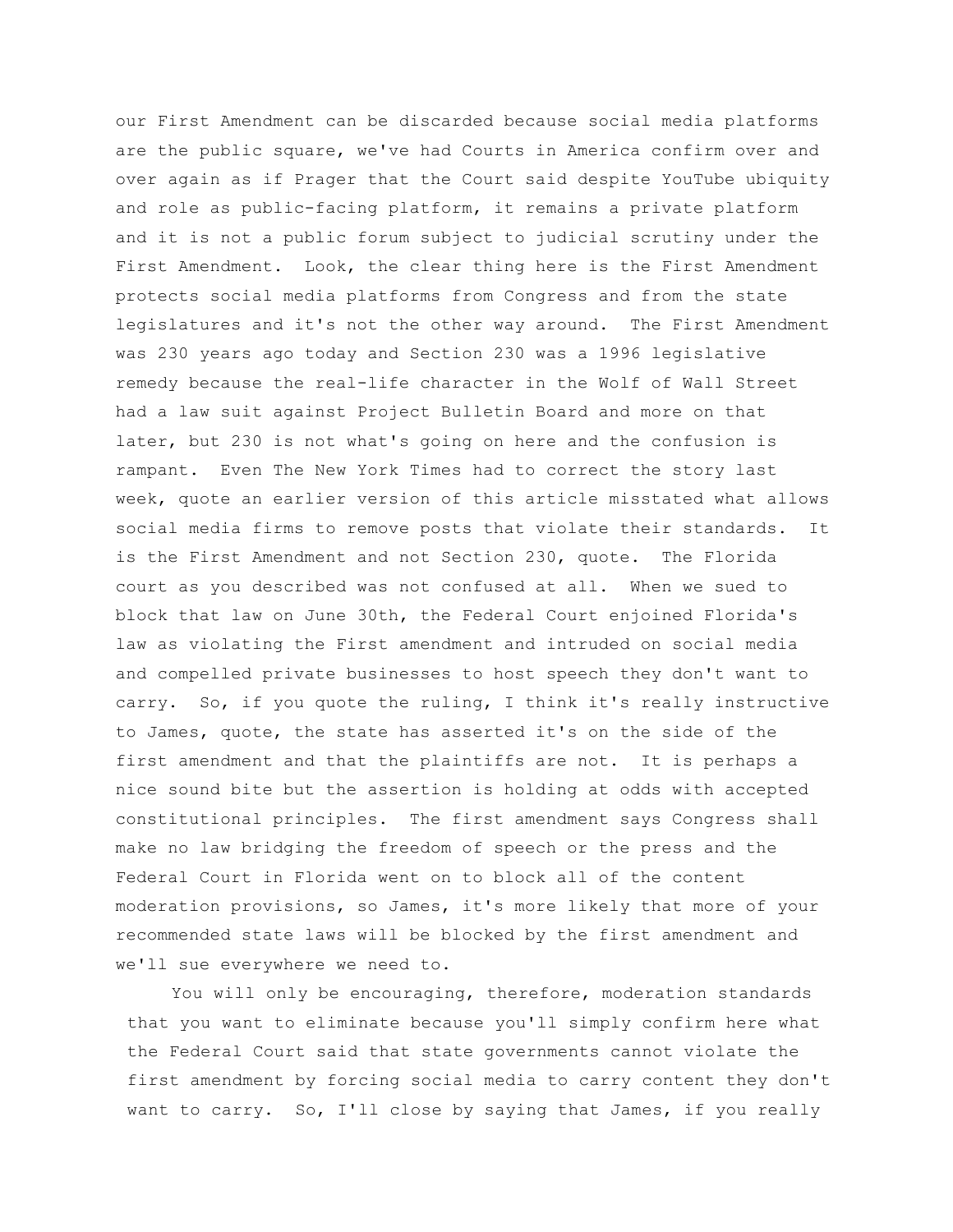want to create a wide-open public square, get busy on that and stop trying to nationalize private social media platforms that are just trying to create and foster the communities that they want to build.

>> COURTNEY RADSCH: Names, let's go to you for two minutes. One of the key issues here around the content moderation, raising the common carrier idea, but you know we do have requirements for broadcast and it sounds like is that kind of what the idea is here? You want more regulation that would permit these platforms be treated as common carriers?

>> JAMES TAYLOR: What we're looking for is unalienable free speech rights not to be trampled by entities that deliberately enter, capture, and then dominate the market for free speech. Free speech does not exist because government benevolently gave it to us for the first time in the first amendment. Our free speech rights supersede and precede the first amendment. The first amendment affirms government is not going to encroach upon those unalienable rights. Now whether it's the government or it's a multinational corporation that's stifling people's free speech rights, either way that is not permissible. These are entities that have deliberately entered into that market, a market of user-based platforms, and then have decided that rather than simply policing violence and sexual obscenity, now want to tell us that we cannot question government statements about the origins of the coronavirus, we cannot present evidence that hydroxychloroquine may be useful and question what the United Nations tells us about global warming and can't share with friends and neighbors our own beliefs. This isn't a matter of compelling private multinational corporations to say something they don't want to say, they can say whatever they want. They can paste it at the end of people's comments, but it's like if I were to buy the cell phone tower in my neighborhood, listen in to my neighbor's conversations and cut off anything I don't like. I'm sorry, that's just not acceptable in a modern society. This is the same thing.

>> COURTNEY RADSCH: Thanks, James. Steve, how would you respond and taking into account that there are many people that feel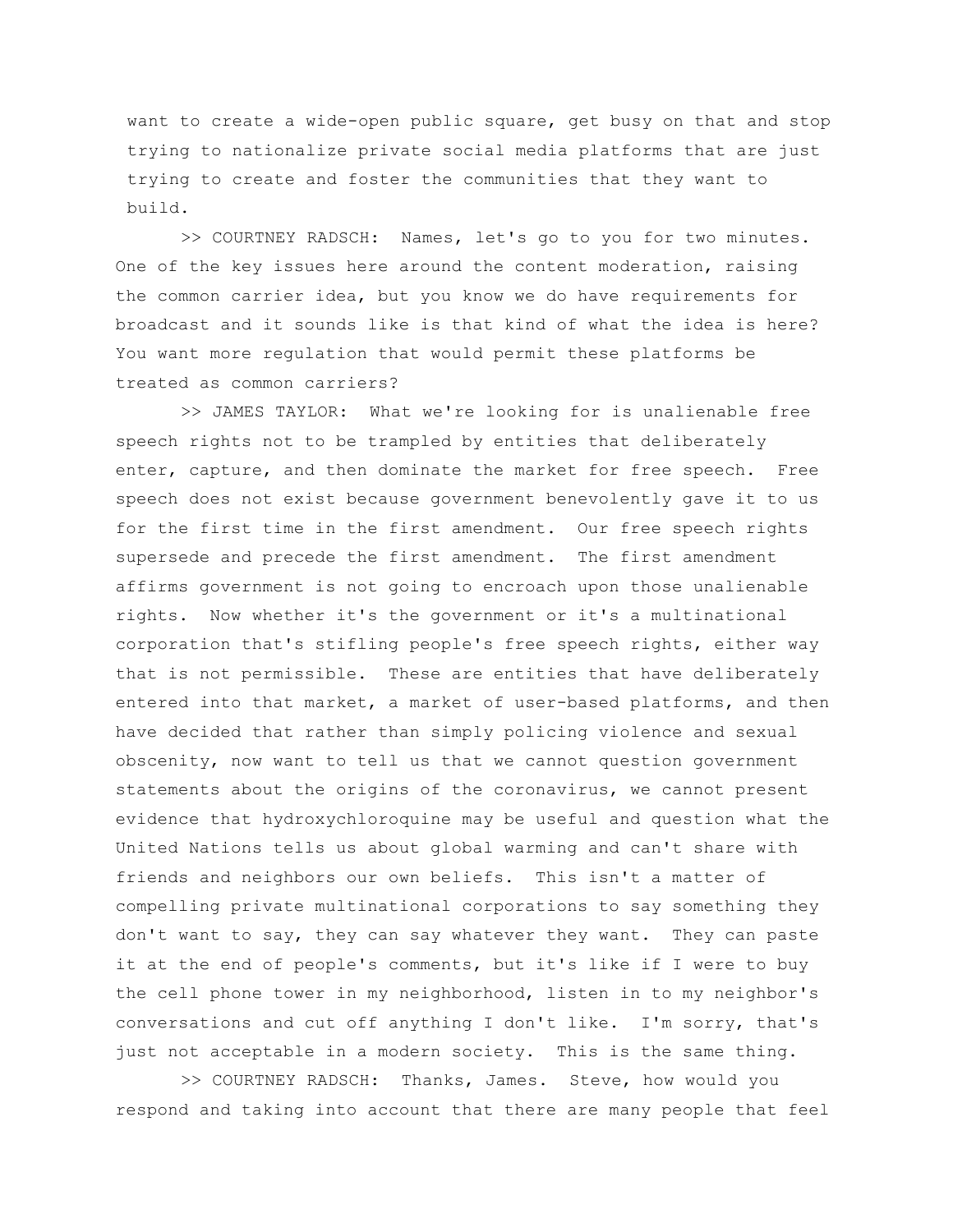that their ability to communicate freely on tech platforms, especially on the dominant social media platform is restricted either based on viewpoints, whether you're a Palestinian activist or, you know, a variety of different points of view. Can you respond in two minutes?

>> STEVE DELBIANCO: Thanks, Courtney. As you indicated at the beginning, this is a squeeze play. There are elements of our government at the state and federal level that want more content moderation by the social media platforms, and there are elements that prefer less content regulation. Neither because of the first amendment, neither can impose their will on private platforms like Facebook, Google, and Twitter. They are trying to build communities, and they will make value judgments over time in response to new and emerging threats, who knew the tied pod challenge was going to get teenager's attention, right, who knew we had to prepare for a pandemic, and frankly when you think about the kind of speech they want to force these platforms to carry, when I testified in Texas against a very similar law that Mr. Taylor is pushing, the only supporters other than Heartland were antivaxxers who wanted to be sure to face Facebook, Twitter and Google to carry lots of information about the dangers of vaccines to people on social media, and if those platforms don't want to carry that for their own reasons, if it doesn't fit their vision, then people are free to go to other platforms. There are zero barriers to entry to start a new social media platform. Rumble, Parlor, MeWe, they've all been able to achieve millions of subscribers and it's easy for people to join multiple social media platforms, and you can choose, therefore, to go to one that maybe has a light touch on content moderation, but beware because the more awful but lawful tent on a social media platform, the less likely it is for advertisers to want to see their ads displayed to that kind of content and when the advertisers go away, I don't know who is going to pay to make that free for subscribers.

>> COURTNEY RADSCH: Thank you, Steve. That is the perfect intro to the panel because we actually will be hearing from someone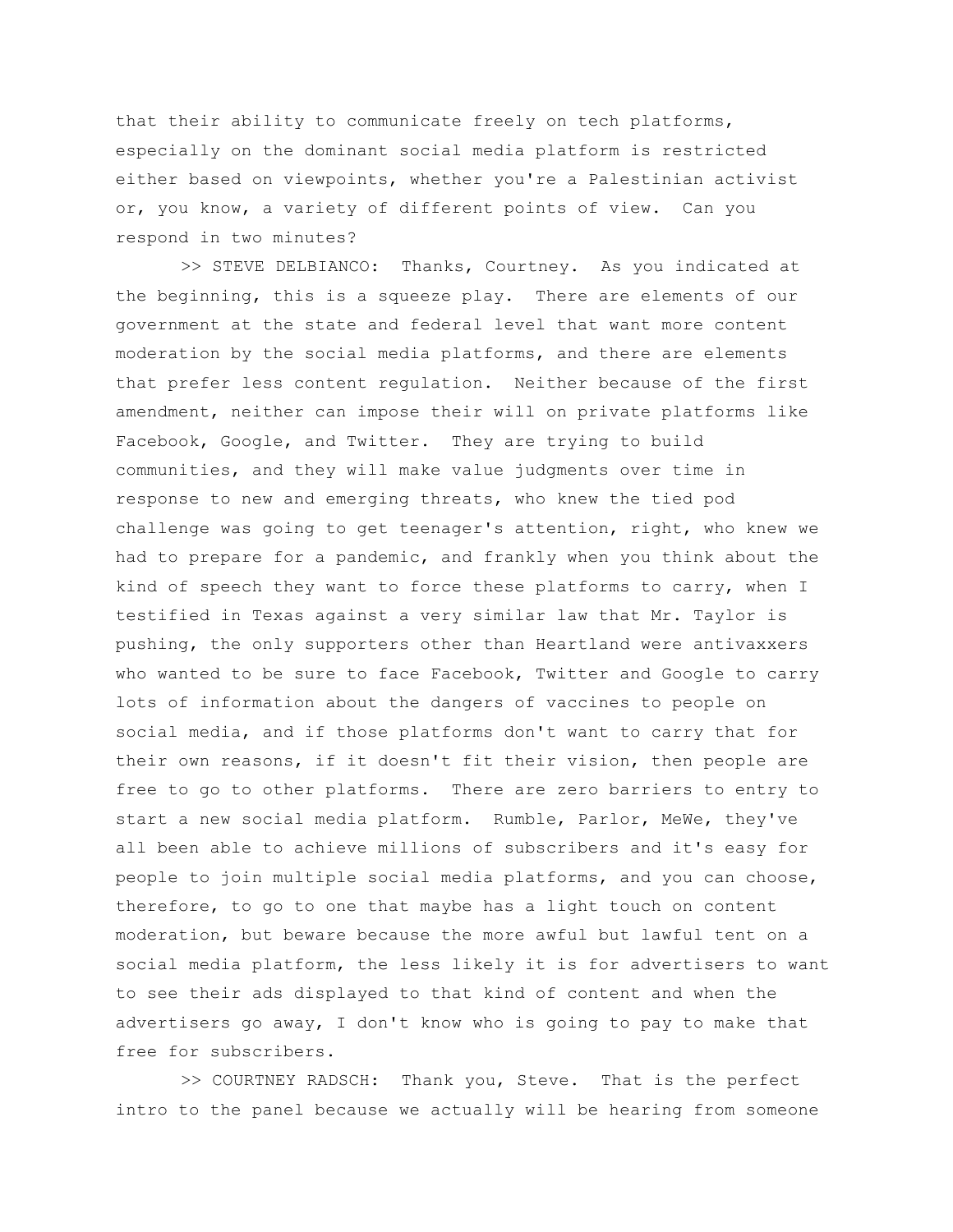who is representing the advertising industry. So, look, this is just a teaser. We could debate this issue for the entire panel, but I'm going to ask Steve and James to go on mute and we're going to have a discussion with a group of experts because clearly in addition to these two that we've just heard from, because clearly there is no consensus about whether governments can or should regulate content moderation or even what the regulatory framework that should govern these companies is.

But as the two sides duke it out and courts have their say there are a plethora of other initiatives on the way arisen in the last few years aimed at providing a framework for content moderation through self-regulation, and in particular countering violent extremism online and combating hate speech have given rise to a number of such initiatives such as the global Internet Forum for counter terrorism or the GIFCT, the Christ church call to irradicate terrorism from the Internet, we heard mention of the pandemic and rise that's given to fight disinformation and inaccurate information and so we're going to hear from the panel, and then I'm going to invite the audience to submit questions in the chat, and I'm watching it both in the Q&A as well as the chat, and so if you have a specific question, do please put it into the Q&A. I'm going to weave those into the extent that I can and that they're relevant. And then I am going to -- we're going to hear from all of our panelists. First, Farzaneh. You're the Director of social media governance at Yale Law School and involved in the Christ Church call advisory network along with myself, serve on the advisory network and studied this issue for quite some time. We heard earlier about the government wants to regulate content and make these rules and meanwhile we're seeing all of these efforts to figure it out while the regulators are getting their house in order. Can you talk about or give us an overview of some of the key content moderation approaches, the models you've seen emerge recently and what we really need to keep in mind as we assess the models? Take about two or three minutes. Thank you.

>> FARZANEH BADIEI: Thank you, Courtney. So, we see a few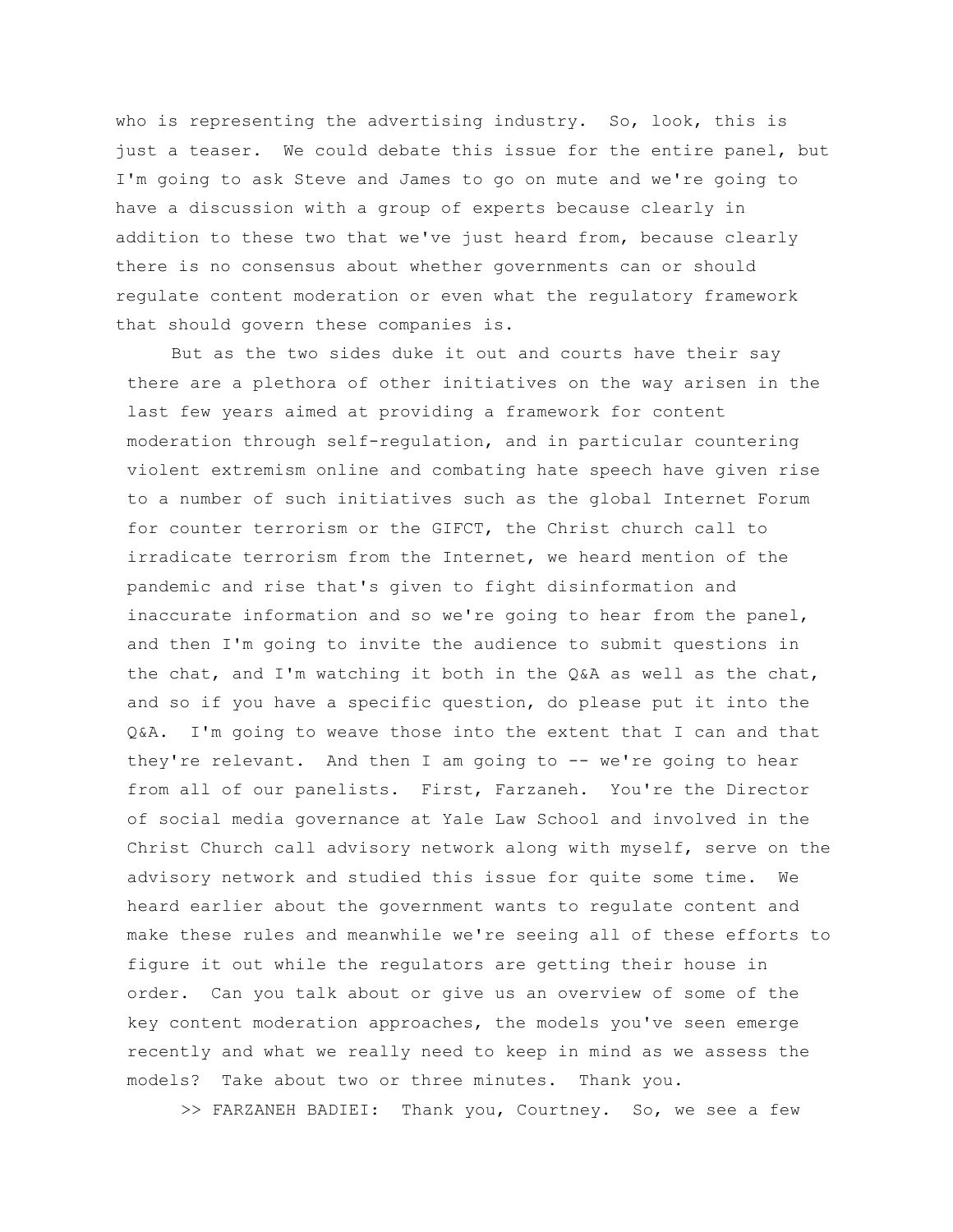emerging trends in governance landscape of platform governance. One and these are in my opinion and of course it's not going to be inclusive within like three minutes, so one is governing -- instead of governing pieces of content, we actually can move to governing user behavior, so takedown is not the only answer, and the platforms have been slowly but surely paying attention to the fact that takedown might not be as effective as we think.

And there is also a return to community governance because in the past, we had community that -- we had communities online that would get involved with the governance and remove or flag various pieces of content, but then now we see kind of like platforms that are newer like Discord and Nextdoor and others and even Twitter has an experimental program called BirdWatch to give the community, not the full power of course, but to give the community a choice.

Then the third one is maybe related to number two, is the expansion of governance by including the elite, and I'm not calling them elite, it's not a key word, they have content advisory network, Tik Tok has advisory network, Match.com and also Tinder has one, and then we get to the multistakeholder governance which is kind of newer governance approach that we see and one prime example of it is as you mention is the Christ Church Call which New Zealand and France decided to come up with to irradicate online extremists and violent content, but it was in the beginning a bunch of commitments that took corporations and governments to come up with, but now it has slowly evolved into multistakeholder approach, various workstreams, advisory network as you mentioned, which Civil Society is active there, and then of course it's non-binding, and yeah that's about it, I think, and my time is up.

>> COURTNEY RADSCH: Great, well one of the things relevant also to mention is that it's linked with the Global Internet Forum for counter terrorism, the GIFCT which was an industrial-led approach to get rid of essentially ISIS and Al Qaeda content and since expanded to now include additional types of extremist and violent content and coordinate through the use of a hash database a database of digital fingerprints that link to the media videos, et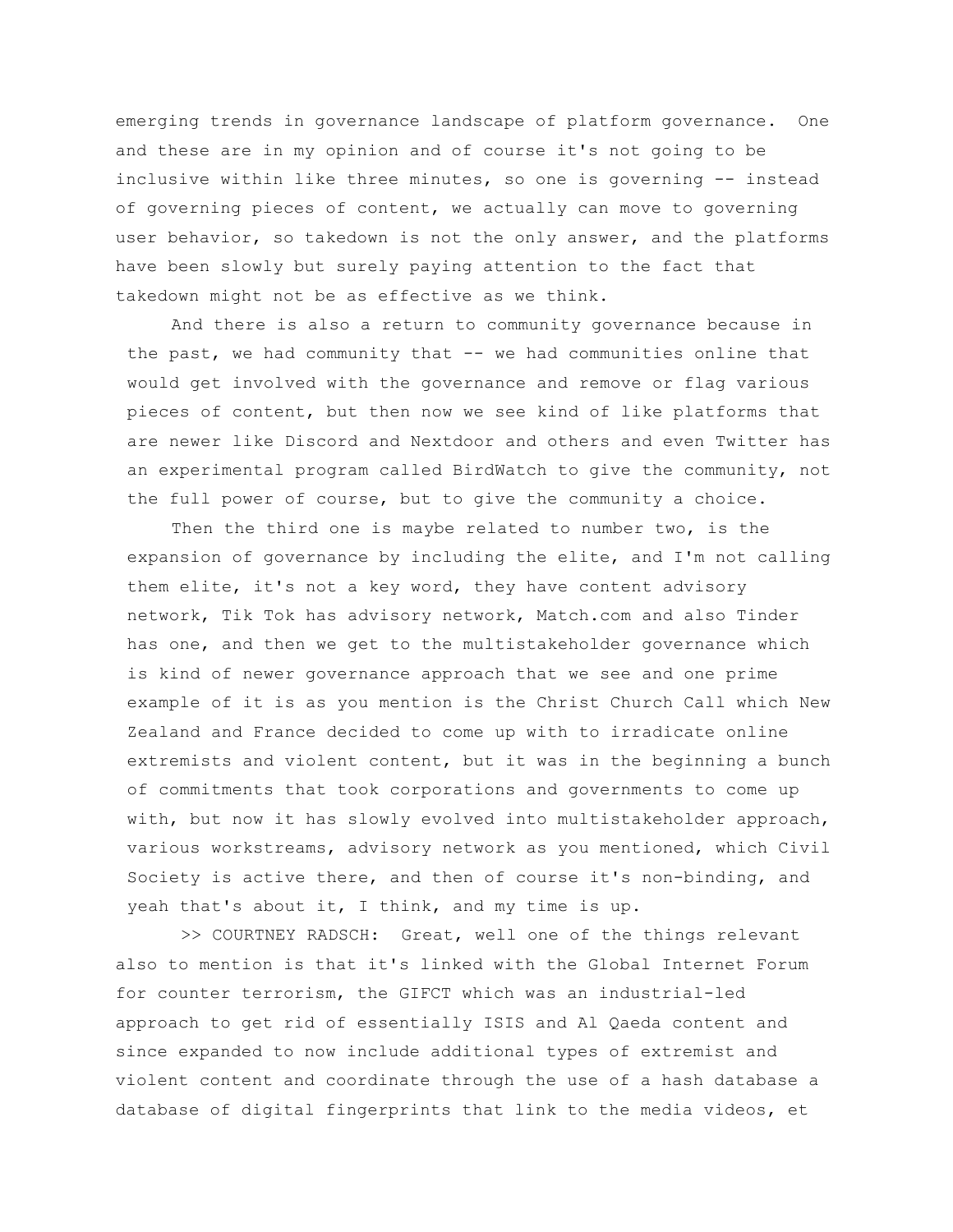cetera, associated with the content. Before we move on can you tell us a little about that governance model, the idea of coordinating content moderation and in this case it is, you know, pure kind of take-down or leave up across platforms, and especially when the GIFCT was started by Facebook, Twitter, Google, some of the biggest companies in the world, and now you have many smaller companies who might be just using that as a way to shorthand remove content and as we know from the companies, there are -- there is no actual database of the content, so there is no way to audit what's being removed and whether it's valid or not. Can you talk briefly about what governance issues that raises?

>> FARZANEH BADIEI: Yes, and that's a very bad idea, in my opinion, to not only it reinstated the big corporation, tech corporation business model so everybody has to be like them in order to be able to succeed in the market and then we're just going to have multiple Facebook which is frightening. It does that, and it also has implications for freedom of expression, and imagine that you are making and mistaking by taking one piece of content down, and that mistake is kind of harmonized mistake across the platform, all of them make that mistake, and this is what I think GIFCT should prevent and not really work and not really kind of follow that approach.

The other problem with the hash database is that the concept of upload filters that we've been working on together, you know, they have this hash database and then also like affect the Internet architecture by having the kind of like harmonizing the hash database and also not having like making upload filters. Thank you.

>> COURTNEY RADSCH: Thank you, Farzaneh, yes. And for transparency we're on the Christ Church Call network and also involved with the GIFCT transparency groups as I am in the groups and we're involved and has given us some inside input and we'll get to that later on. I want to move to Julia Owono and you're Executive Director of and Facebook Oversight Board, and we have a question here from Eric about how tech companies work with Civil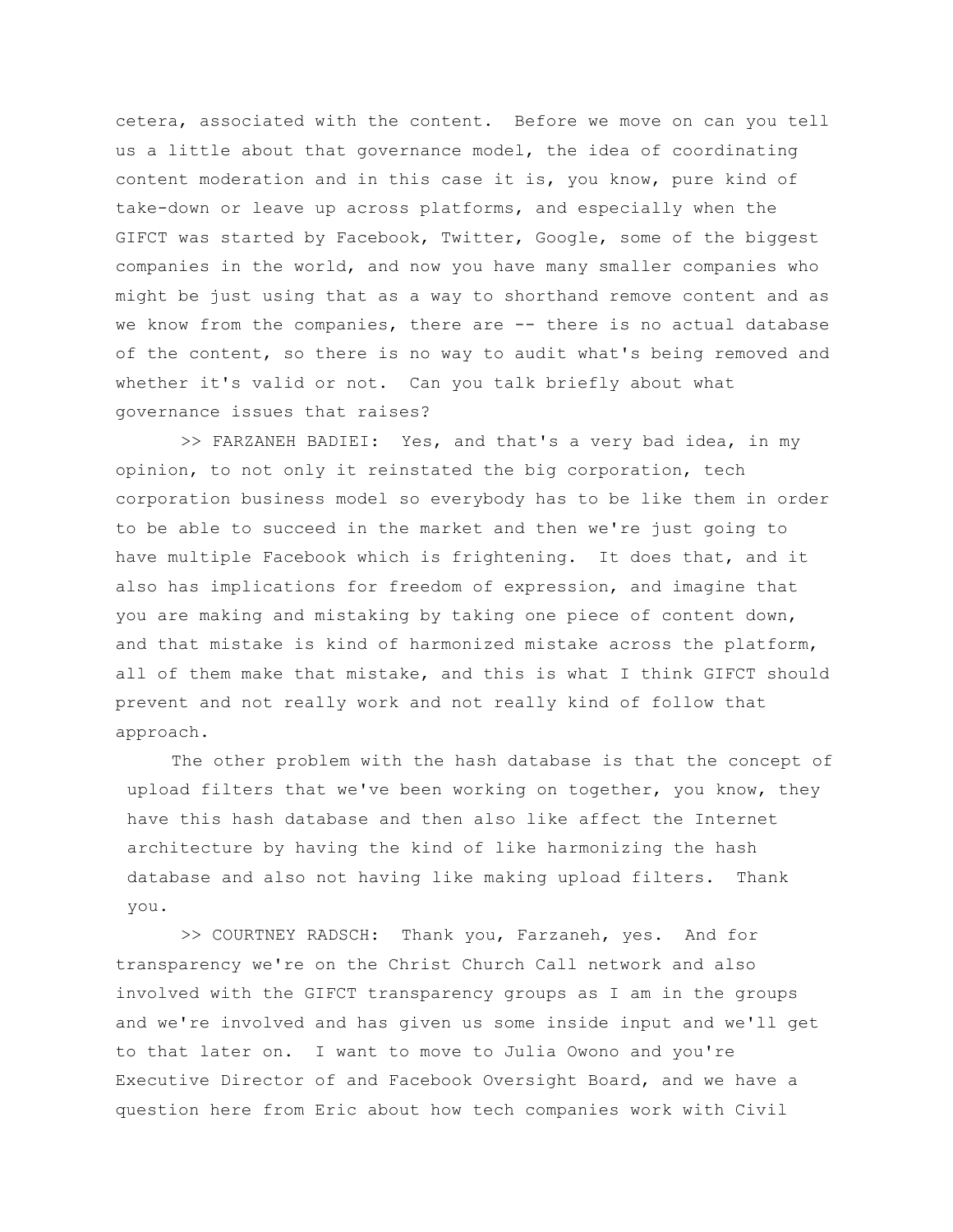Society to create a code of conduct, and I think the Facebook oversight board is a really interesting example of that, so can you tell us, you know, what is this board and its approach to content moderation and who is involved and is it working?

>> JULIE OWONO: Thank you so much, Courtney. Hello, everyone. I'm very happy to be here. It's my first IGF USA so I'm particularly excited. So, yes, the oversight board is definitely part of all of this multi-faceted set of solutions that are required on the issue that we're talking about, which is content moderation, especially on social media platforms. And I would even go as far as to say that it's a -- it's a body, an initiative that takes into account two very important features when we talk about content moderation now, which is multistakeholderism and globality, and I apologize because I have some people who want to get in, but they will go away soon. Why are these two features important? First of all because we're creating a network, which is by definition interdependent, so there is no way that only one actor of the network will have the solutions to tackle these very complicated issues, and also globality, why? Well, because those platforms, many or all of them, virtually, are by design intending to be accessible everywhere around the world, to every user, any citizen around the world, and so this is required to understand -- I mean, these are two very important features right now when we want to do good content moderation. And how does the board fit into this, you know, this landscape and how do we respond to these two challenges which are multistakeholderism and globality? Well, first of all we make binding decisions and recommendations on the content moderation decisions that have been taken by Facebook and Instagram, two of the most important social media platforms. The binding decisions are extremely important because the company has to implement them, and then the recommendations, although non-binding, they're an extremely important and powerful tool to force open conversations about Facebook's content moderation decisions and also hold the company accountable because Facebook has to publicly respond to all the recommendations that we make and explain whether or not it will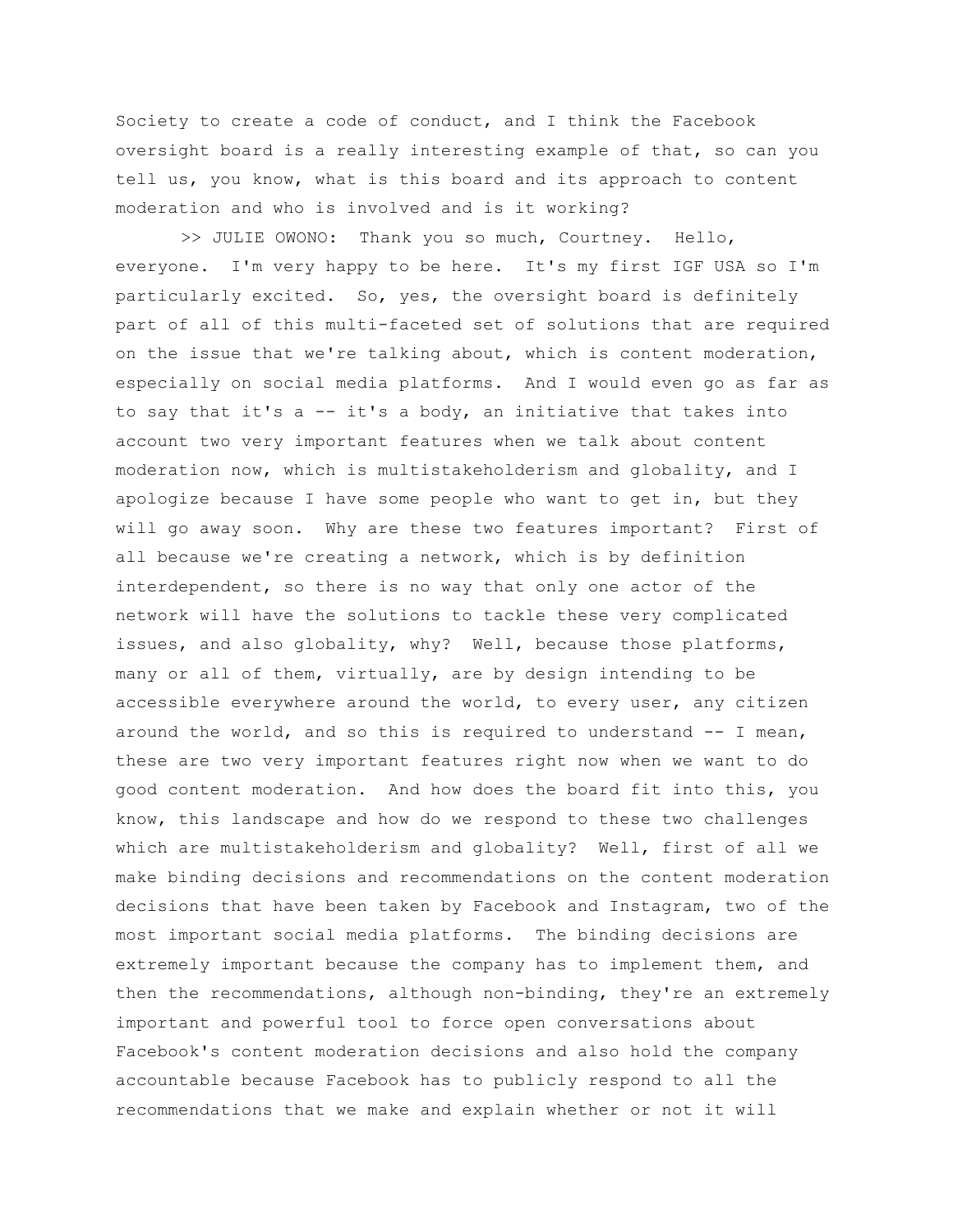implement them, and if it does not implement it, why it won't do so. So, this is extremely important and one of the reasons that I personally chose to join the oversight board.

The second thing that I think is important to mention is that collaboration between not only the board and the company in this open conversation that I was just mentioning, but also between the board, the users, and Civil Society organizations in general. How do we do that? Well, one of the ways we do that is through the public comments that we allow users and organizations to submit when we take a case. For instance, as we're speaking today, it's the deadline for public comment period that is open for a new case that we accepted, and that involves something that you were briefly mentioning and referring to, Courtney, which is a content posted in the frame of the Israeli and Palestinian conflict. It's an extremely important case that will certainly open up a lot of debate, and I really encourage everyone here who can and interested to submit comments today.

>> COURTNEY RADSCH: Thank you. Nope, that's okay jewel jowl and transparency and published work at the end of the year and we have an implementation network tracking progress we make. thank you. Courtney.

>> COURTNEY RADSCH: Great. Thank you so much, Julie. That is incredibly helpful. One of the things that I think Farzaneh alluded to is there are opportunities to influence content moderation, but it's interesting when we were deciding, for example, the committee are we going to engage with the board, are we going to make submissions that is, essentially, unpaid labor. It's another body that you then have to somehow provide input and try to influence, and you know put that capital, whether you're an NGO or law firm or private company, I think you guys get submissions from all sorts of folks, but there are -- that is a form of unpaid labor for the most -- one of the wealthiest companies in the world which I think is an interesting dynamic that some panels should get into but probably not this one because I actually want to move on now to Rob Rakowitz because we heard earlier that, you know, if the advertisers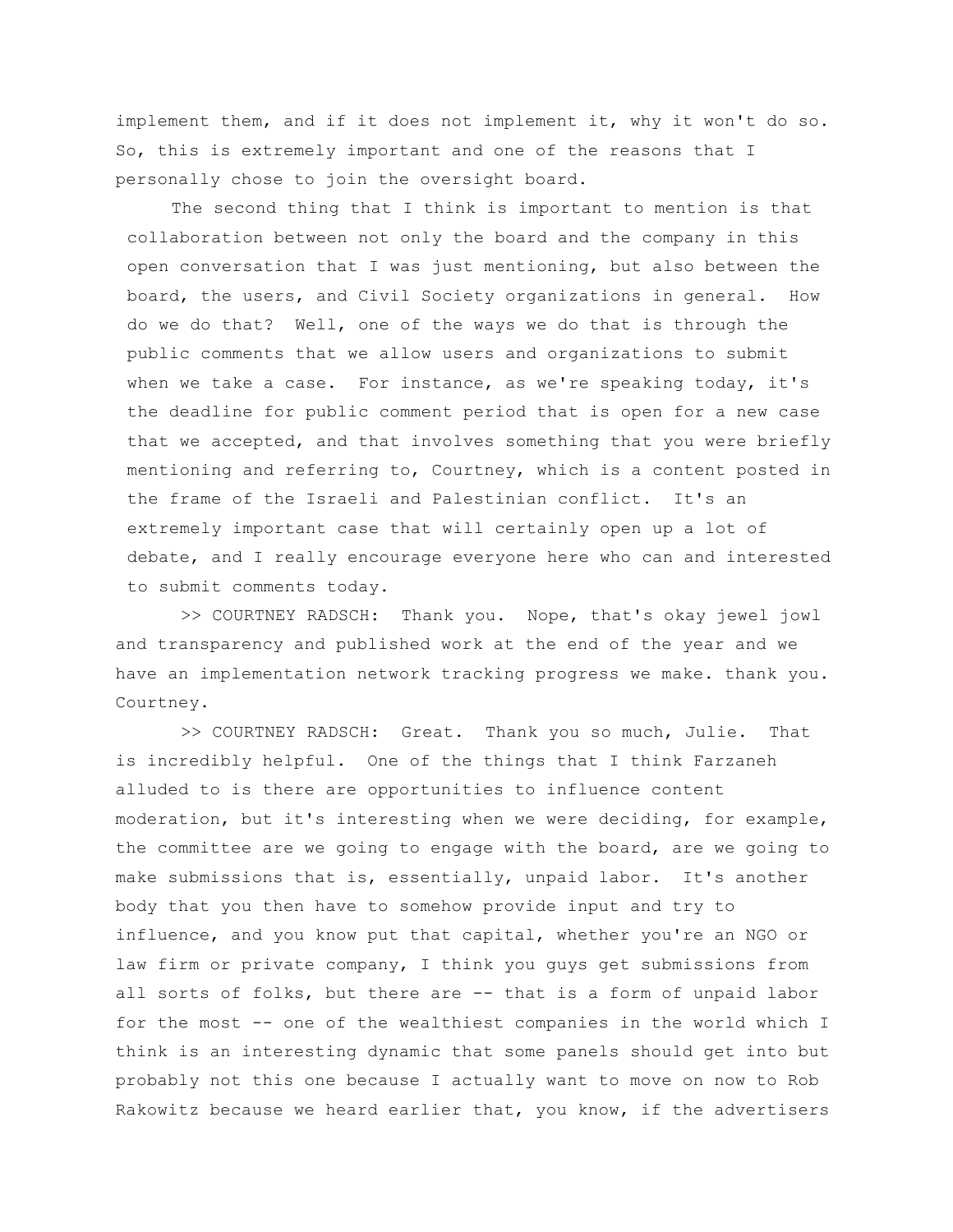don't like the content that's on a platform, they're going to go off and leave. And we actually see that the global alliance for responsible media or GARM was created at the World Federation of Advertisers because I think in part you saw efforts to boycott the platforms because of hate speech, you saw advertisers trying to pressure for content moderation, and Rob, I want to ask you, you know, first of all, tell us a little more about GARM because I don't think people are that familiar with it, and is it fair to say GARM harnesses the power of advertisers to authorize content moderation policy, and to Julie's point about the globalism and multistakeholderism that is needed to like legitimize these efforts, this is very different because it's just the private sector, it's advertisers working directly with tech platform, and so give us your thoughts on that, Rob.

>> ROB RAKOWITZ: Yeah. Absolutely. So, thank you for having me, and I think it's really important for us to sort of clarify our creation story and truly what we're actually working on. So, look, brand safety has been around, brand safety, EG, the placement of advertising in places where it should not be because it's either sort of not suitable for the brands or it is considered harmful for society or users, has been around since you know 2004 when you had sort of social sharing sites of, you know, piracy, pornography, et cetera, et cetera, it's obviously sort of grown and grown because of two facets; because one, advertisers shifted over toward buying audiences and not buying content and the marketplace actually enabled that. Second thing is you have the rise of UGC-based social media networks that have their own policies. Now, what in essence has been created, therefore, is an asymmetry in the marketplace in terms of different policies that exist, clarity on policies, and basically, we ended up in a situation where consumers, users, were -- had a basic right sort of infringed upon which is the freedom to have an online experience free from harm and hate. And you had advertisers, most importantly, from my perspective because I represent advertisers, who were operating in a situation where they didn't have a right to determine where their ad showed up online.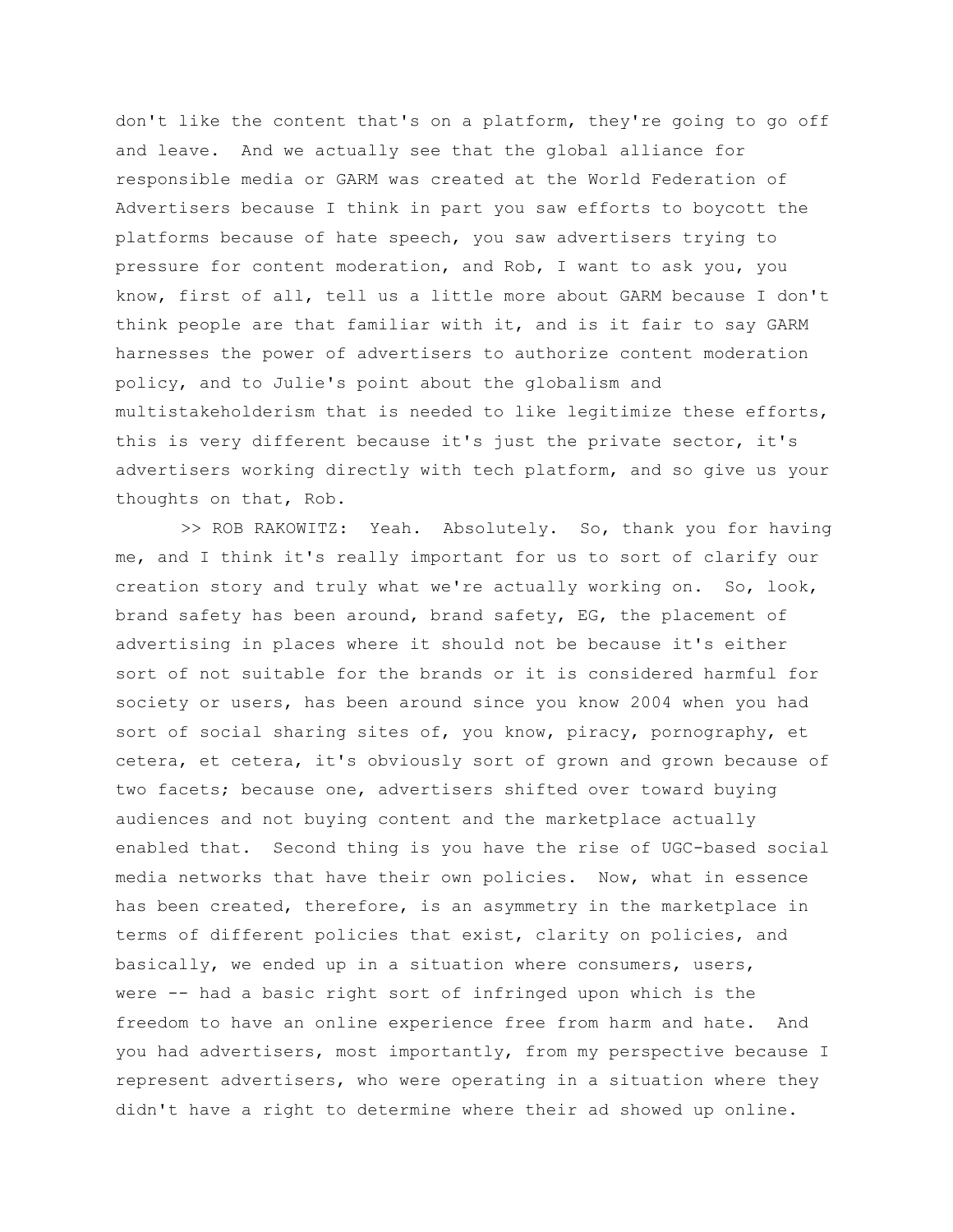GARM was started up prior to the live casting of the Cries Church Massacre and it had come from sort of certainly experience when I was head of media at MARS where we had a series of incidents on a series of platforms in a series of markets and we just kept on going into sort of the same model, which was a means of Wack a Mole where there was a problem here you wack it down, and then the problem would sort of pop up on a different network in a different way. And the industry wasn't sort of facing into it, and what we decided to do was that we said that multiple advertisers needed to work together, and more importantly, the platforms needed to work together to actually define a process and a codification that would allow for the understanding of what is truly harmful content in the view of advertisers, e.g., monetization, monetization and clearly contingencies in where we operate. We need transparency on moderation processes which is something that we have been working on, and more of what we see is that inconsistent enforcement of moderation, and so a lot of things we're even seeing in the UK now after the game is just really poor moderation because when you look at it, it is clear bullying, racist, hate speech, and so you know the industry continues to falter on this and it's just where we've been is sort of creating standards as well as controls that basically allow for a consistent approach towards what is harmful and how does that actually play into monetization that gives brands more visibility, more control.

>> COURTNEY RADSCH: Thank you, Rob. I think it's interesting because in the Facebook oversight board decision on the deplatforming of President Trump they were discussing the importance of consistency and you are seeking the same for advertisers, thank you, Rob. I want to turn to the final panelist Alex Feerst the general counsel at head of legal and trust and safety at publishing platform of Media and Alex you've also been involved in the Digital Trust and Safety Partnership and trust and safety association and when it comes down to it it's the trust and safety teams who are the ones doing content moderation, the people you described as the Judges and janitors of the Internet, and of course they're also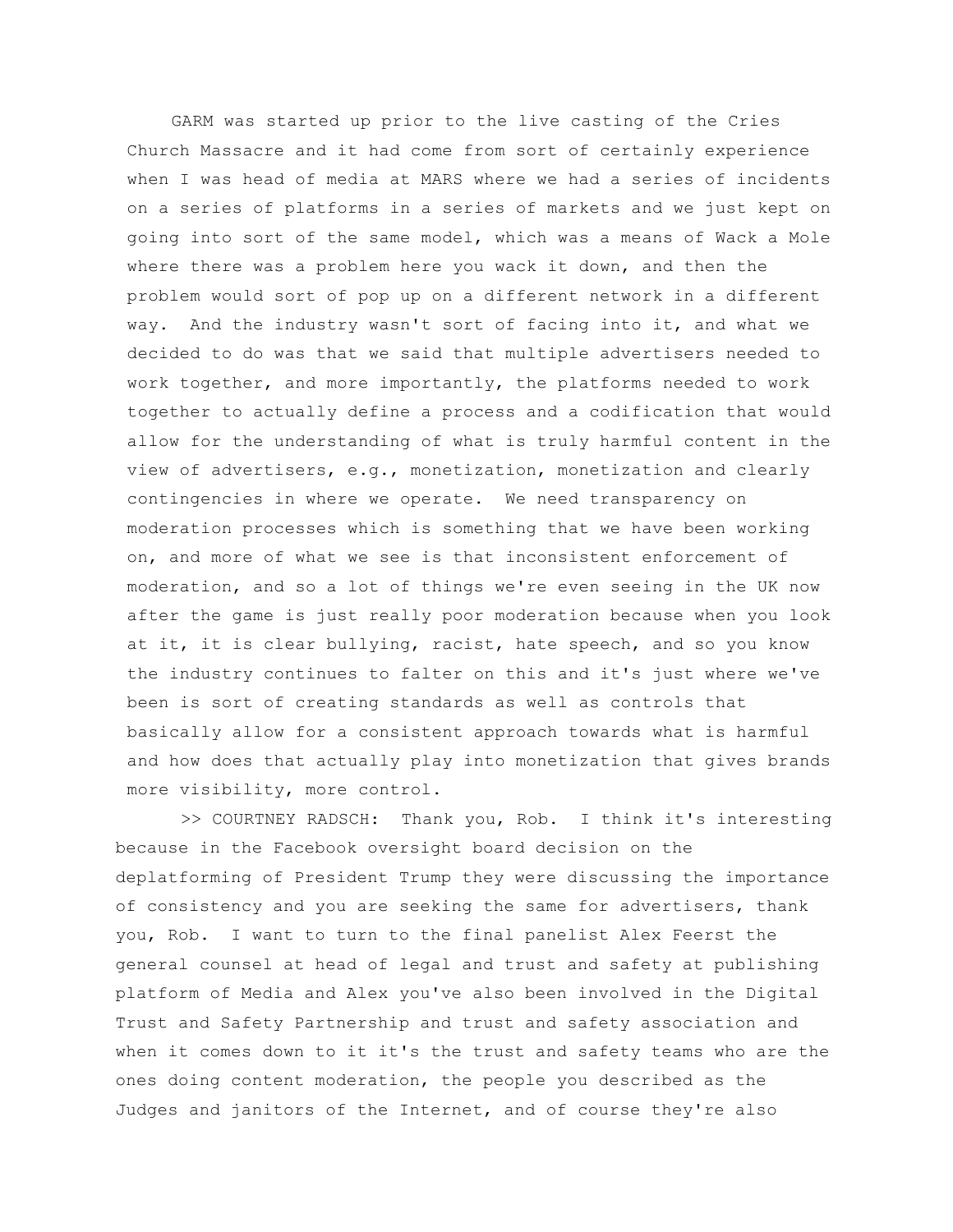helped by algorithms which have their own basket of challenges. So, but what are these new initiatives aiming for when it comes to content moderation?

>> ALEX FEERST: Yeah. Thanks, Courtney. So, I guess the digital trust and safety partnership which launched in March and I spent a good amount of time on, was an attempt to  $--$  in a way that is like complementary but different from GIFCT, but trying to set the bar and raise the bar on questions of like what does it look like to -- for a company or for a startup, to have a trust and safety team that does this work with excellence? Right. I think it arguably, trust and safety, you know, what everyone thinks of its existence, it's sort of coalescing or maybe now coalesced into something that looks like a coherent or discipline for me as English major as opposed to as one of the few things I can do in tech, and so it has hit a phase of maturity where there are questions of rigger we're trying to arrive at around sort of best practices of what it looks like to have a mature trust and safety team anticipating risks well associated with any given product or feature, and how is it mitigating those risks by working with the product team well, and anticipating questions around monetization or around effects on communities and around the different human impacts. You know, are there clear governance documents that are iterated and made available to the public so that it is clear, you know, if a platform intervenes, you know, into a piece of content or into somebody's conduct, why is that happening? Is the application of the rule being made clear? Is somebody being given notice? As you said, what tech tools are you using? Are you, you know, using AI to make proactive decisions on whether something is going viral and very harmful or using, you know, maybe machine learning to flag something to bring it to human attention? And then, finally, can we arrive at some initial best practices around transparency of making clear what it is you're doing of logging things like this and making clear, you know, either through products or in the product itself or in through regularly published reports and how the work is getting done. And the hope here is several things. One of them, like I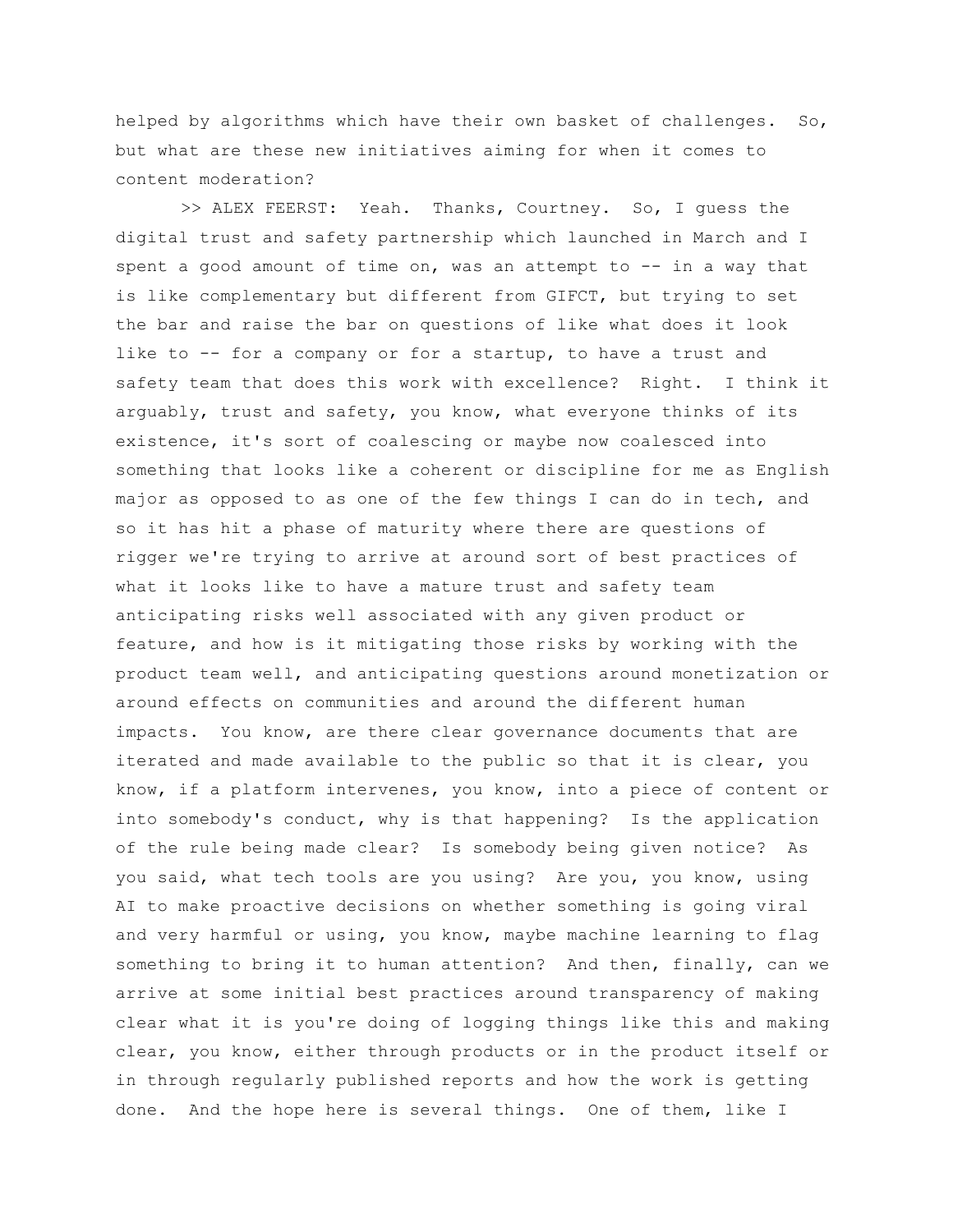said, is to try to establish a sense of rigger and consistency of how the work is done without necessarily arriving at consistency of how it gets done at each company, meaning like companies may have different views of hate speech, may have different definitions of hate speech, may take different approaches whether they want to take a light touch or not to mitigate what they see as harms, but maybe we can agree on best practices of what it looks like to have an appropriately competent group of people who are thinking about the issues and who are well trained, and who are making their work discernible to the public in a way that is still flexible enough that the content car tell issue that Farzaneh alluded to we don't have companies making all the same decisions and same outcomes and we want standards of decisions to allow each of the companies and products to arrive at potentially different outcomes so the sort of diversity of the marketplace, that was alluded to earlier, can be preserved, and so that is sort of an effort right now but we're very encouraged by it and I think where it will arrive event is like having similar to social responsibility reporting, social media and companies and others having third-party assessors come in and sort of like inspect the kitchen and say like, is the trust and safety work here being done with excellence? Is it being invested in, is it meeting the standards? Where then we can start to have maybe more a trusting conversation about what work is getting done, how it's getting done, and what people's views are on how to improve it.

>> COURTNEY RADSCH: Thank you, Alex. It's so interesting because I feel like I've heard the term of consistency used by several of the panelists, and it's not something that we have talked about a lot and we see it I think embedded, but it seems to be coming to the fora more often and I say even in the Florida Law and in the suit brought against some of the opinions about how governments should or shouldn't regulate is because of a feeling of inconsistency which can give rise to feelings of unfairness, and we have several questions in the Q&A from Milton Uler an esteemed colleague and academic and from Amir and I'm sorry I don't know who that is, but kind of several questions about moderation at the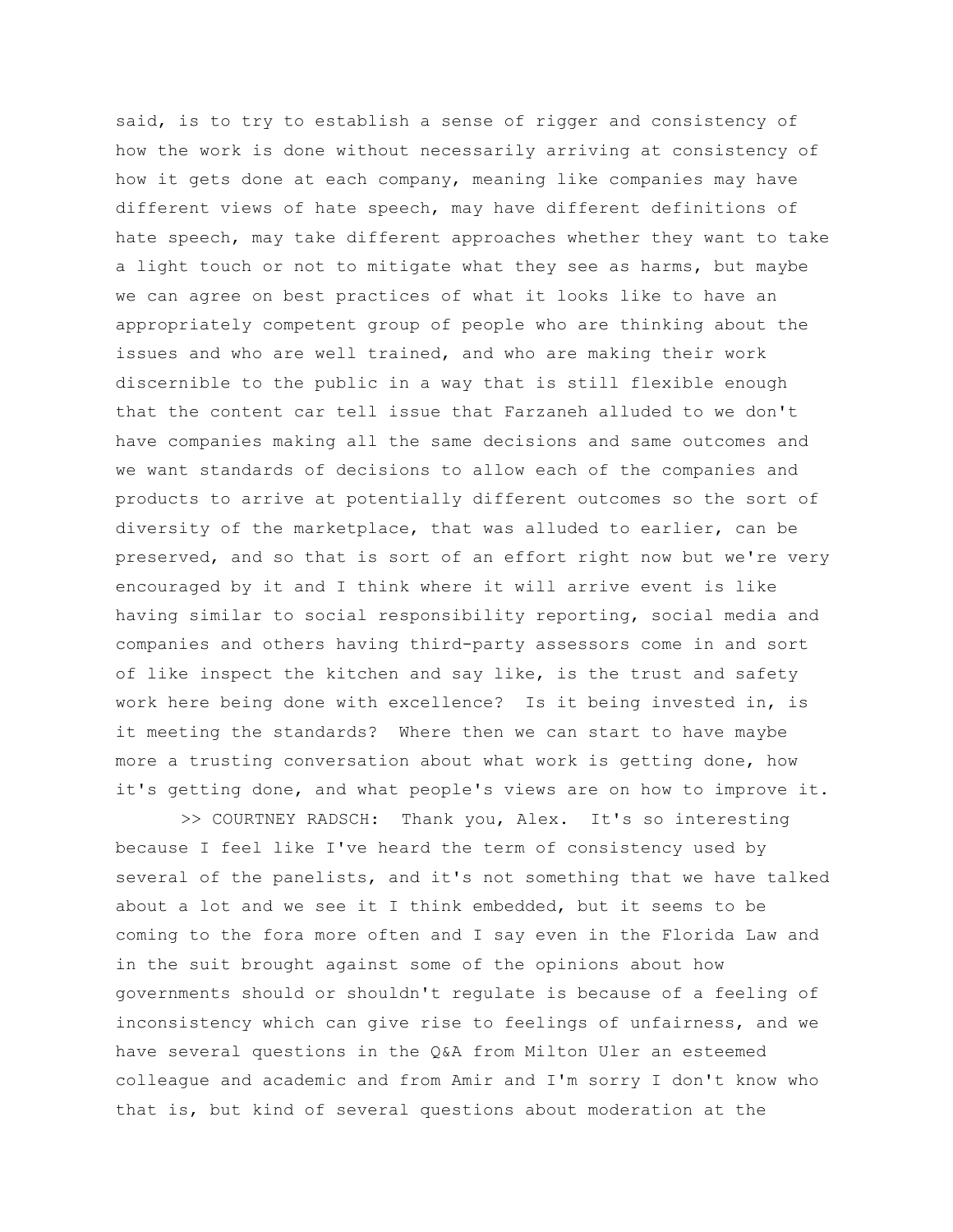international level and can one set of principle really scale across jurisdictions, and with Facebook can there be an inclusive board to decide what is appropriate across the thousands of languages, countries, et cetera, and how jurisdiction and legal frameworks a I ply. So, I want to first go to Julie, regarding the Facebook oversight board because I also know that this is something that I think you guys were cognizant of in the formation of the board but ultimately Facebook created the board so what is the idea of content moderation of scale across boundaries, and is it possible, is that how it should work?

>> JULIE OWONO: I mean we are in an interesting time where we can try experiments, definitely, and that's why this moment is particularly interesting, I find. First of all, to respond to I think Milton's excellent question, first the board itself is international, so we are 20 members so far aiming to be 40 who are coming from different backgrounds geographically, professionally, socially, gender, et cetera on the one hand. On the other hand, we're being conscious of that globality and being a product of that globality as well and make a lot of recommendations that encourage the platform as much as possible to take into account the context and to rely on expertise that knows the context. This is not impossible. It's a question of political and financial will. There have been lots of revelations, including very recently, that explained from insiders of Facebook, former insiders that explain that the company simply makes choices that are markedly  $-$ - I mean from a market perspective more interesting, and invest more in certain regions in the world compared to others because it's more interesting in the market perspective. This logic should end, at least that's the opinion of the board, and that's what we told Facebook on several occasions. The third thing I would like to respond to that is that when we make our decisions, we consult with local experts. We have policy briefs that help us to understand better the context of the publication that we'll have to oversee, and also, we commission translations, I mean anything really that can help us to have a better understanding of the context. Of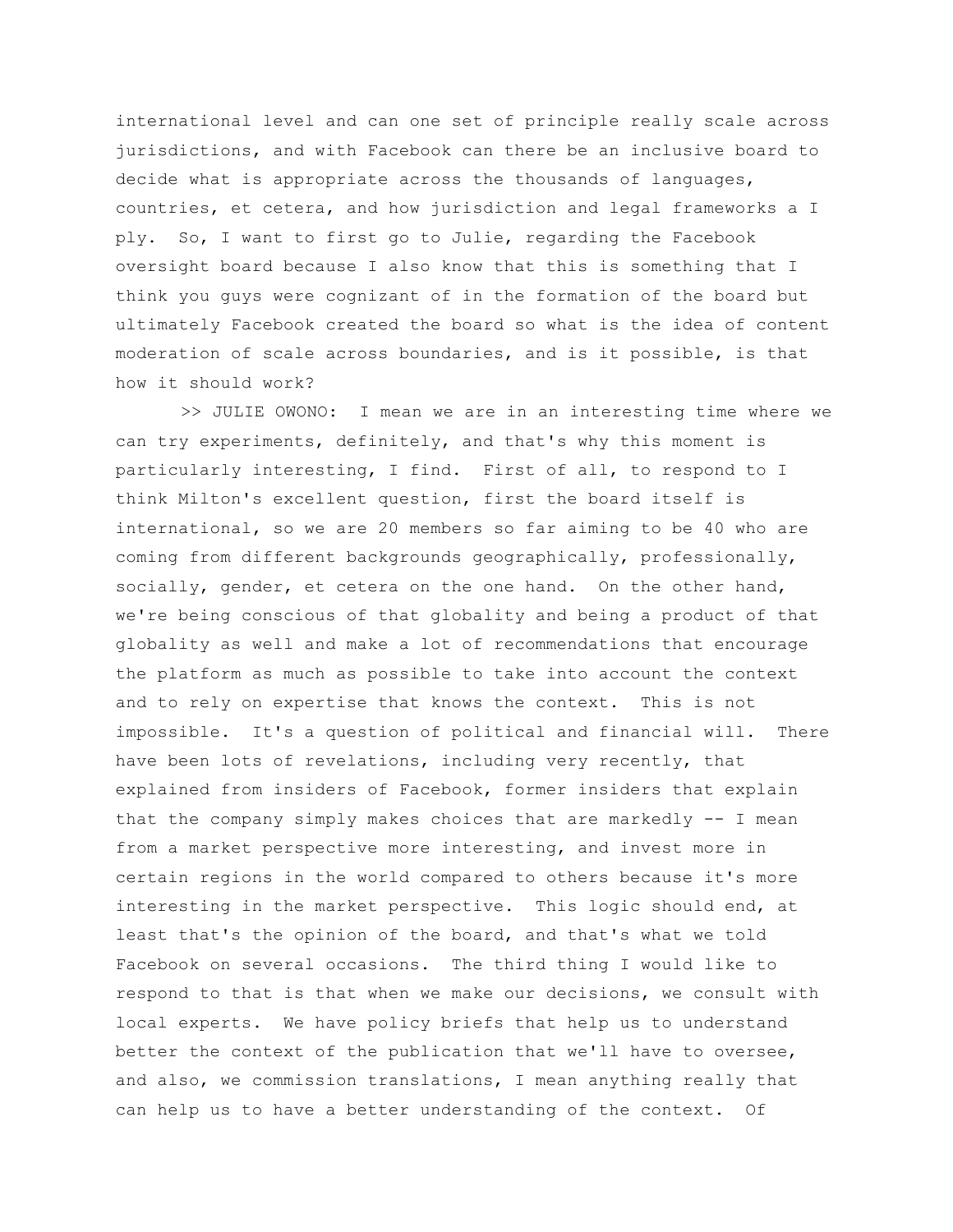course, it's not enough.

>> COURTNEY RADSCH: Thank you, Julie. I mean and the fact that Facebook is such a wealthy company and has the resources to devote to that sort of work is really important, and Rob, I want to ask you about GARM because I think that's a similar question there, right. It is a global alliance that you have brands and platforms from around the world and so how do you see this scaling and, you know, is this the right way to decide what's allowable? I will just add from my own perspective, working in journalism, are you guys looking at secondary effects on content moderation and, you know, yeah?

>> ROB RAKOWITZ: I mean, like look, it's monetization, 100%, right. I think everything sort of that we've seen is that bluntness is actually the enemy of diversity, and so I'll give you a sort of personal story, you know, in my days at Mars, we had an incident sort of roll up on YouTube in the UK where drill wrap became a sudden phenomenon and if folks in the audience aren't aware of what that is, but it's a subgenre, specifically in the UK of rap that advocates for violence against police. And there were cases of that content being monetized, and it was you know profanity and insight into violence. There were a lot of scenarios where it was monetized and then brands run away and sort of say to ban all rap, right, because it becomes a sort of vote of confidence in terms of moderation, and failure of the platform to properly moderate and monetize, so then all of a sudden you end up on the opposite swing where you drop all rap. And now you sort of just think through that logically in terms of DE and I and suddenly you're looking at parts of the consumer landscape which is not a good thing.

>> COURTNEY RADSCH: DE and I standing for diversity?

>> ROB RAKOWITZ: Diversity, equity, and inclusion, so all of a sudden you have a media plan which is white, which is not a good thing and not any brand manager would tell you or CMO would tell you that you would want that. So in essence what we've seen is that blunt is not a good thing in terms of content categorization for moderation and monetization, and then I actually say that the more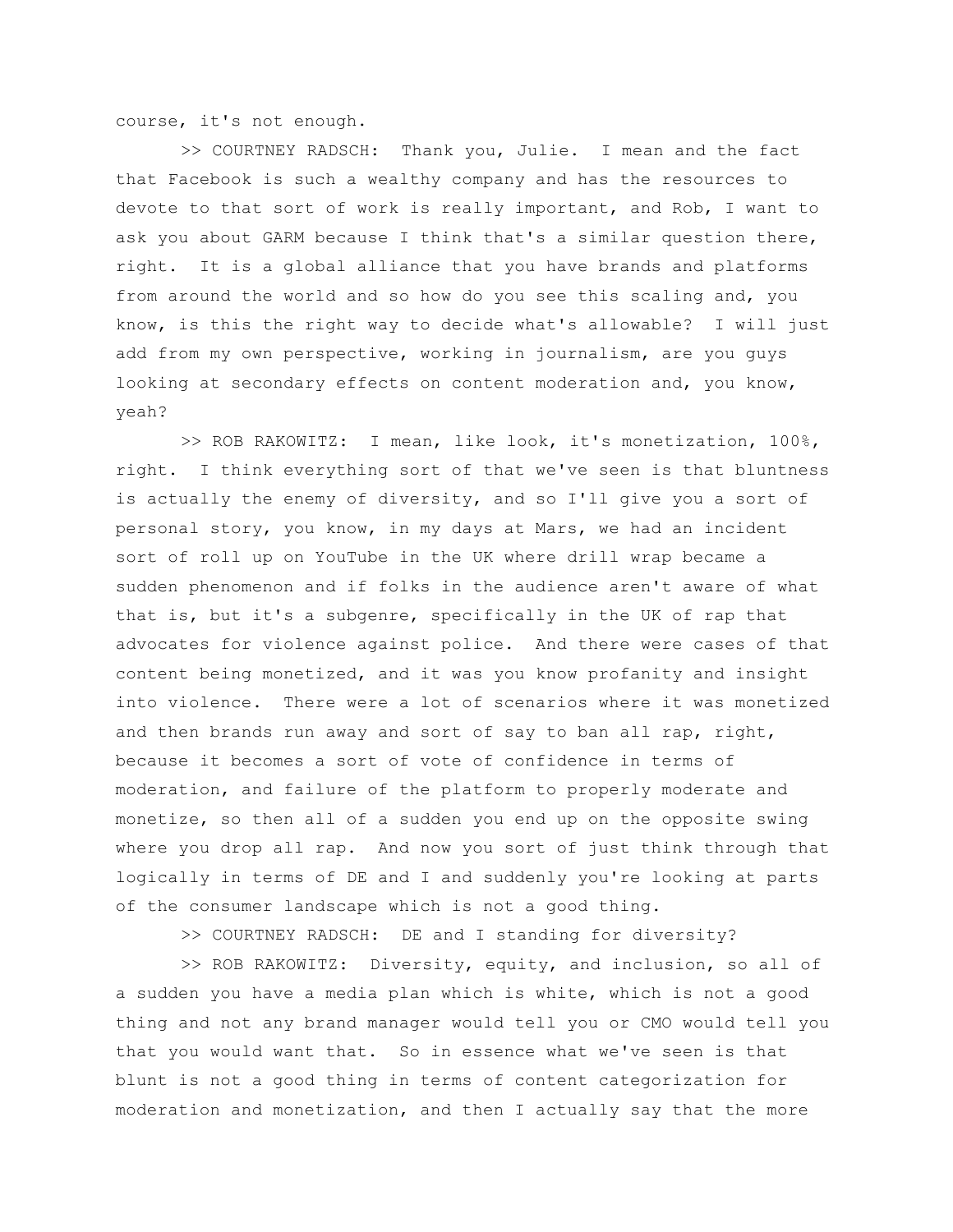specificity that you actually have in the marketplace from a cell side, e.g. on a platform, ad tech provider, as well as agency as well as brand, you actually have the choice, and that is what we're trying to do is to restore visibility, restore choice, and fundamentally if you believe in free market economics, then we start to reward the right sort of content, the content that's right for brands individually, which is a good thing.

So -- so I think that then that sort of illustrates, you know, really what we're -- the tension there in in terms of monetization, specific pieces of content, as well as diversity, so we're not looking for homogeneity but specification which allows for diverse voices to rise to the top.

>> COURTNEY RADSCH: Thank you, Rob. That was really helpful. I think at the root of some of these, we talked about transparency being important, about who gets to be part of this body and what the kind of implications of joining and exclusion are. So Farzaneh you characterized the Christ Church Call as government's text to quasi regulate media platforms not through legislative efforts but opaque cooperation with tech corporations. Could you expend a bit on that and also in light of what we've heard about kind of private sector, private sector cooperation as with the GARM, we've heard about the trust and safety kind of professionalization of this sector getting together, which is still ultimately private sector, and of course you know the Facebook oversight board and the GIFCT, both of which are private sector driven, so talk a little about the concerns with the quasi-governmental regulation and then also, you know, are these other models, do they pose the same challenges, are they better? Analyze this for us.

>> FARZANEH BADIEI: So that piece I wrote I think around a year and a half ago. (Laughing). So, a year ago, and, yes, at the time it was -- we were worried that this is going to end up being a quasi-regulator body that would actually work with the tech corporations and leave everyone else out of the discussion and come up with binding measures. And this is because, of course, in the beginning, and not because of malintent or anything like that, but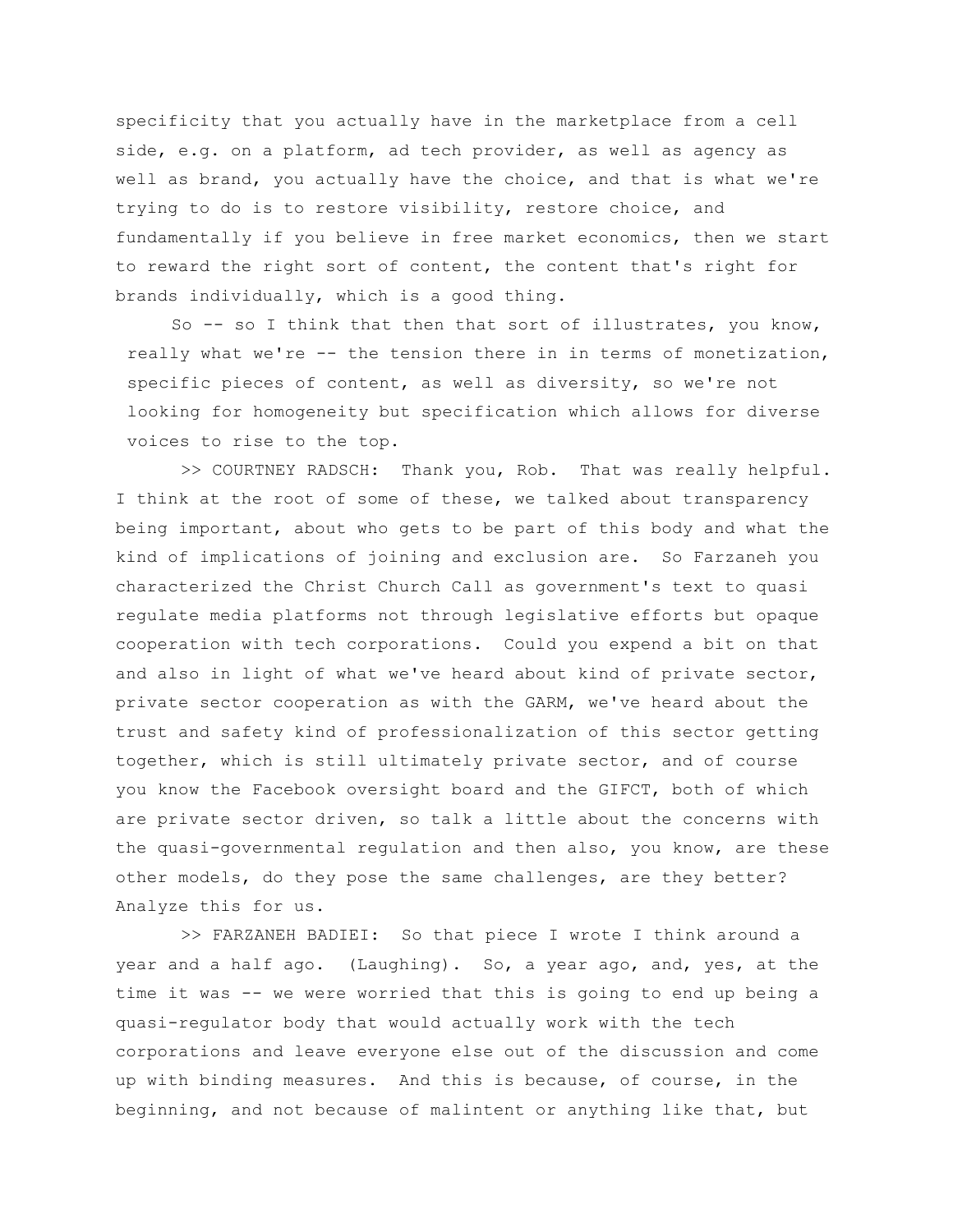New Zealand or French government wanted to move really fast, and when you want to move fast, you forget that there are -- there has been like experts and Civil Society and academics that have been working on these issues. So, getting into the room with the tech corporations, they came up with this set of commitments, which frankly if you read the commitments, they are not a text from the standpoint of human rights, freedom of expression, various concerns about it. But then if it the government worked with us as you know with the advisory network and we came up with these work streams to be able to kind of come up with these policy positions, I guess and they're not binding at the moment, but the problem is when we actually want to make this binding, or if we think that this should be binding, then there will be a lot of legitimacy issues at stake. The who is deciding, why are you deciding, how are you deciding? And the governments, to New Zealand credit, they did try to be kind of inclusive, and this is a multistakeholder approach, but there will be a lot of -- a lot of considerations if the policies want to become binding, because to be honest, we are not really involved with the -- with the very important decisions, and we are trying.

But then the global issue is that however when the dictators want to get involved with it, the Christ Church Call initiative, are we going to have them like be on equal footing with the rest of us, can we discriminate, and I don't think the answer is, yes, we can discriminate. I don't think so in the international setting, unfortunately, we have to work with the dictators and that is the problem. And the other solution is to say, no, we just want to work with the West and democratic countries which is not a solution. And so that was one thing. And I'm sorry, do I have time to address the other one?

>> COURTNEY RADSCH: Yes, quickly, yes.

>> FARZANEH BADIEI: Okay. So, for the trust and safety, what I want to hear more in our discussions is, who are we talking about when we keep saying that oh, we need to protect them, we need to take content down, we need to bring -- who are we bringing this trust and safety to? And look at it from the user perspective, and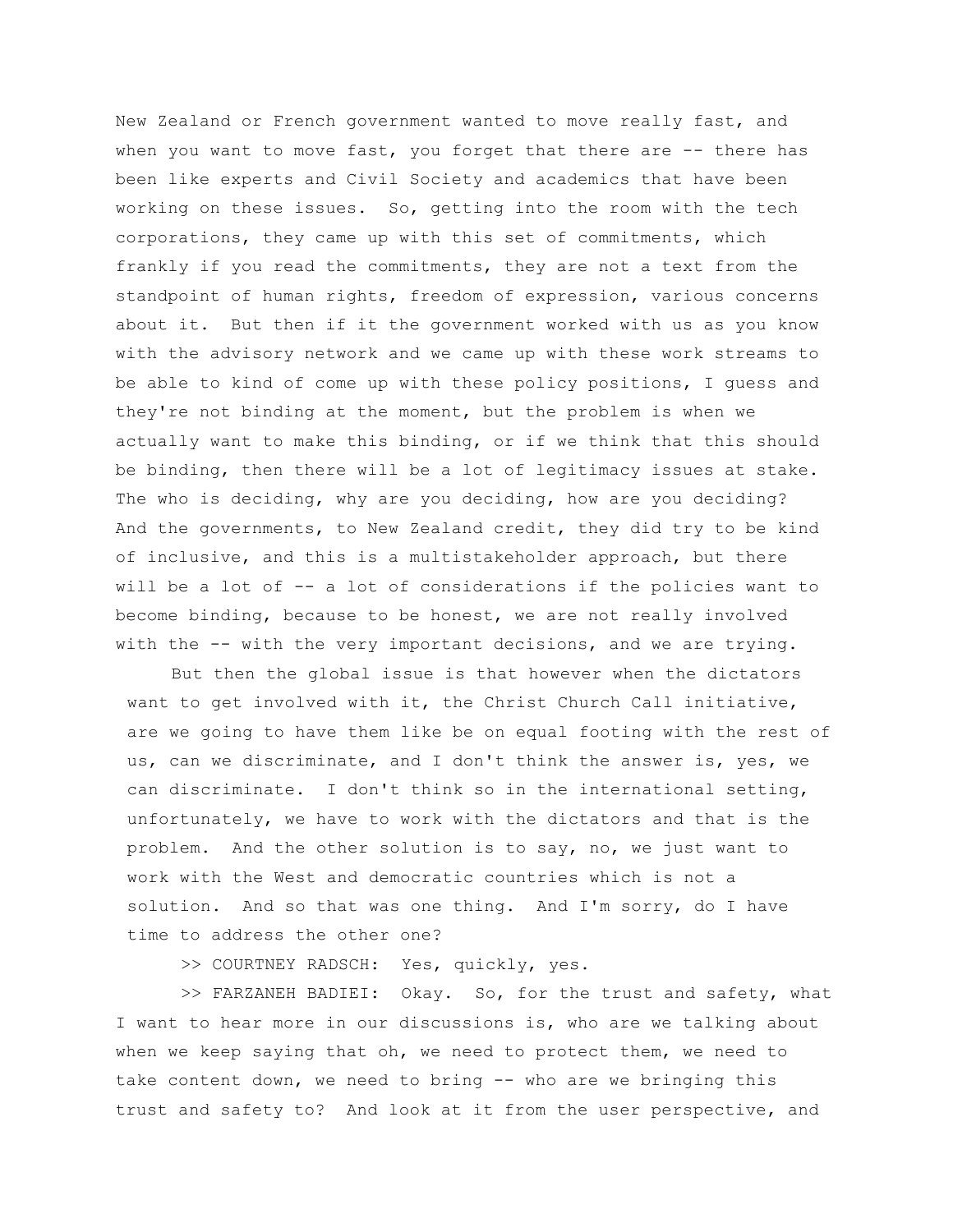I think what we need to do, we need to put the users at the center, not necessarily have a bottom-up process because it is not -- it might not scale, but have hybrid that trust and safety works with the user to empower them because they understand better the setting and context that they're in. There are people that live in dictatorship and they have like channels, they know and understand the security issues that they might face, and also the hate speech and other factors, they understand that better than a person on trust and safety in San Francisco. And so I think we need to bring the user, and I think trust and safety departments are trying to do that as well.

>> COURTNEY RADSCH: Great. Thank you Farzaneh. I want to go to James since we talked about self-regulatory approaches and different types of collaborations and we have a question from Michelle who is founder of Trollbusters and talking about the algorithm harms of blocking and sharing imposter content and importance of not silencing some voices but wanting to silence others, you know, and similarly Farzaneh raising the fact that people live in very different types of contexts, so we do know that around the world, there are coordinated state actions being taken against women politicians, women journalist, journalists and politicians that aren't women, but especially women and any sort of public figure or public role, and I think that one of the -- there was a very diverse array of reactions to the deplatforming decision, so I guess I want to hear from you that do you think that the common carrier approach addresses this? Have you heard anything today that you feel like would be helpful in mitigating some of the concerns that you have raised and in addressing content moderation here?

>> JAMES TAYLOR: Great question. Thank you, Courtney. I think the common carrier discussion is very useful. I think it's very applicable. State legislators sometimes bring it up by name and others will be discussing the concepts. The reality is, and we could talk about how people have other options, but the three top social media companies here have captured 93% of the market and 98% among the top five social media companies. That is a dominant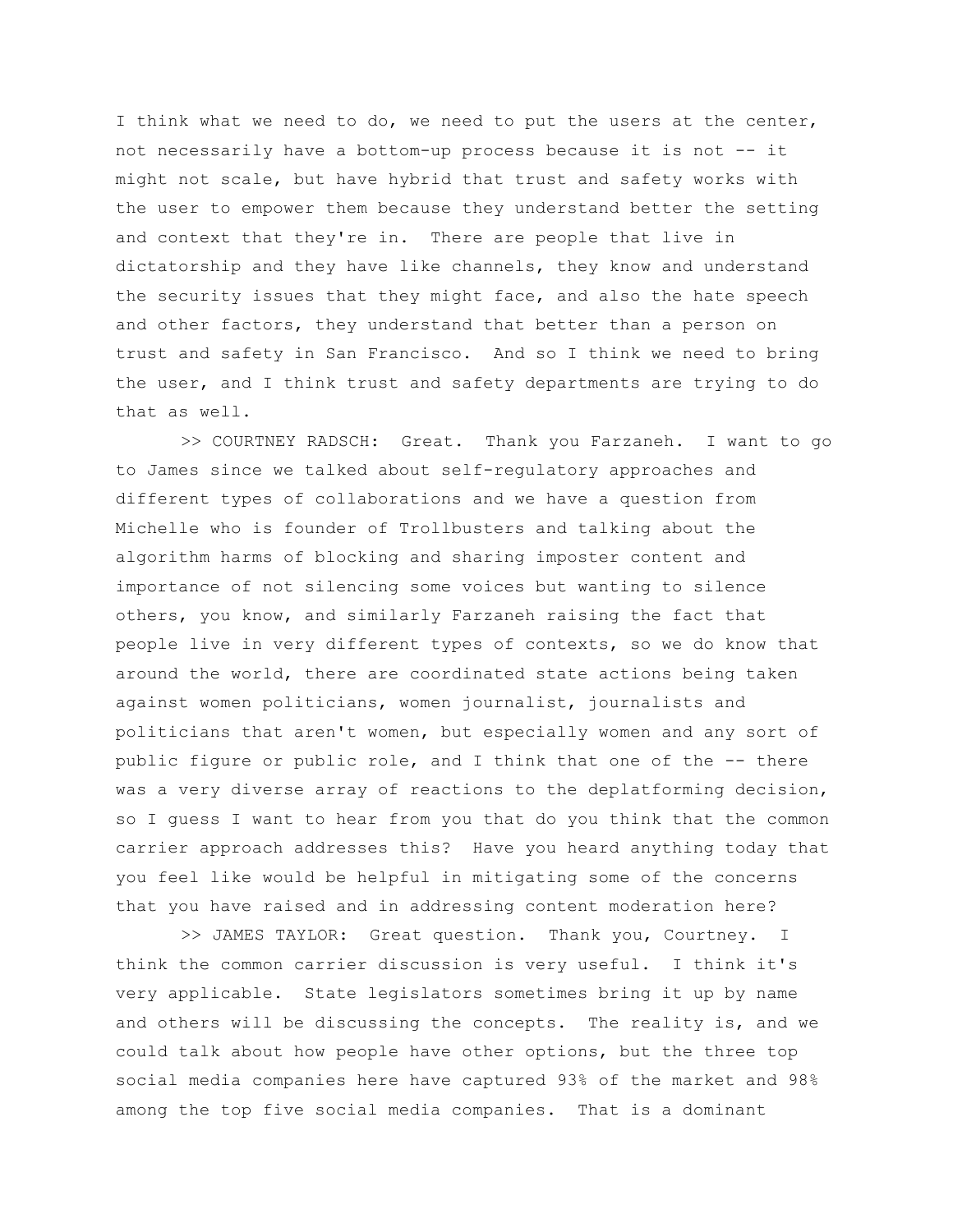market share. That is a dominant monopoly, and these companies work together. And then Paler comes along and Steve mentioned earlier Paler and I was telling folks a year ago, hey, trust the market, we'll have an alternative. And what happened? Parlor got destroyed, absolutely destroyed, and it's merely a shell of what it once was. Now, we're supposed to say that when tech companies, just a few, five of them controlling 98% of the market, that when they make a deliberate decision to enter this sphere, to control it, to dominate it, and then to suppress free speech, let's just sit patience enterally because maybe someday we'll have some alternative.

>> COURTNEY RADSCH: So, but let me -- James, I want to then ask you. So, you heard these initiatives like GARM that bring together the industry players to coordinate even further. Would that -- do you see that as problematic? Should that be banned under this approach?

>> JAMES TAYLOR: I apologize for my long Preamble as I was just going there, but I'm actually a little bit more concerned than I was before. Because I don't think that the problem, certainly not the problem that I have and my friends on Facebook and elsewhere, but the problem is that standards are being applied inconsistently, and that somebody got away with this and somebody else didn't. The problem is that there seems to be this notion among the tech giants that dominate social media that they can and should become the arbitrators of all truth and they can and should become the infallible arbitrators of what is and isn't hate speech and to say what people should be able to share with each other. In the comments and questions section somebody posted an astute comment about our question about, are there technologies that can be developed or are being developed that allow the user to apply such filters? And I think that's wonderful. That's where we should be going. Indeed, in Section 230, in the section that talks about Congress explicitly saying what the policy is. Encourages the development of technologies that maximizes user control over what information is received, and so I would rather see us instead of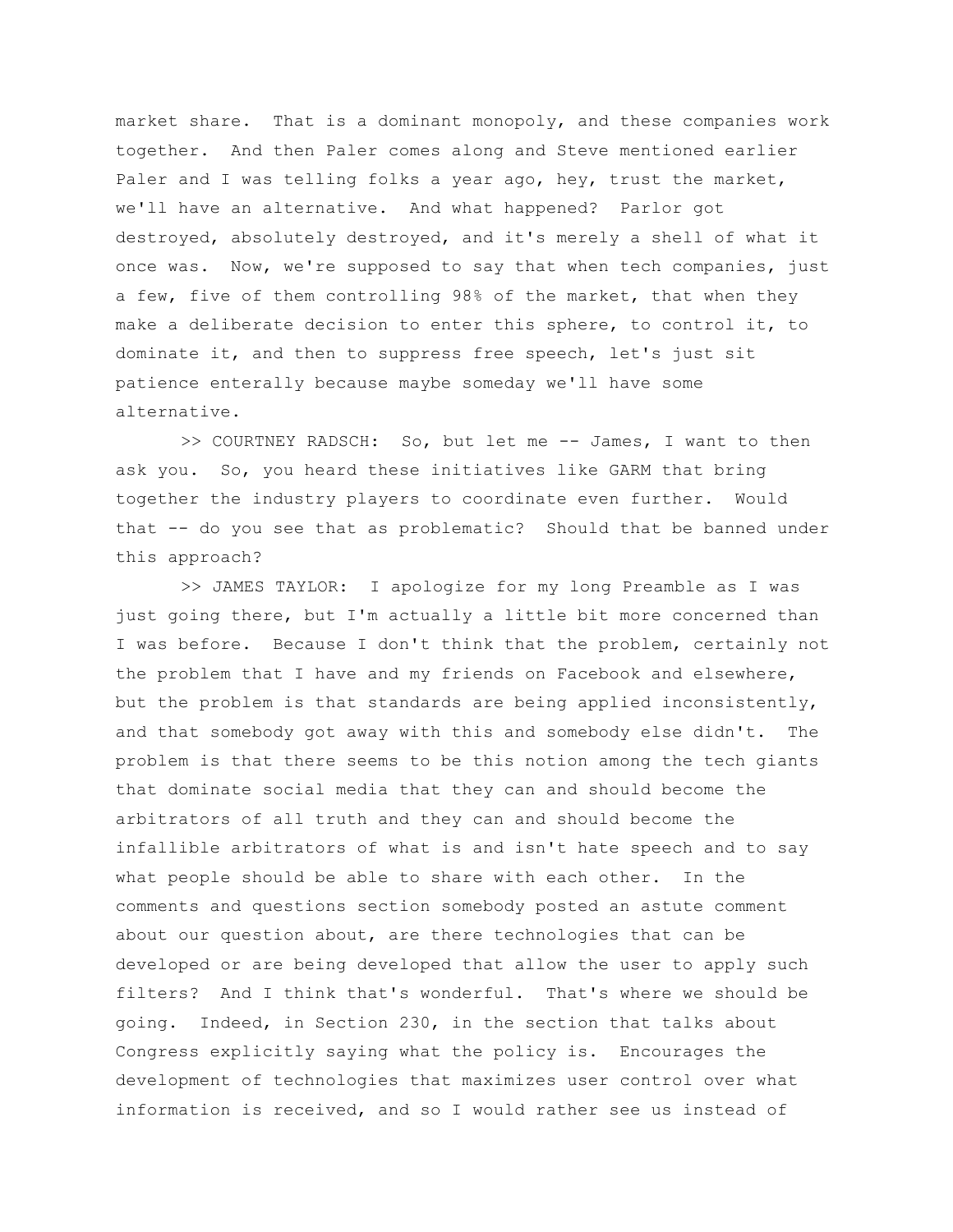focusing on how to all get together and as the God kings of speech and truth and everything else on the Internet, and instead device ways that free speech can be encouraged and people on their own can set their own standards.

>> COURTNEY RADSCH: Thank you. Thanks for that, James. Alex, I want to go to you with that. Medium is a user generated --I know you're not there anymore, but you were, it's a user-generated content, models like Wikipedia which engage in a very different form of moderation on the content platform, so when you hear James talking about, and the question in the Q&A about cord sourcing or user generated content moderation, can you respond to that as somebody who worked, you know, on I think at a platform that initially didn't have a trust and safety, but then you know you guys have to figure out how to address content moderation, is that feasible at scale, is that doable for every company?

>> ALEX FEERST: Yeah. So, I think a helpful way to think about it is all the different forms of content moderation and forms of human risk that we think about, it's really not a problem, but it's really about 100 problems sort of yoked together under one category we think of as different types of harm. For example, there is in each of these solutions they may work to a point and any holistic solution is probably going to draw on most or all of them. So, for example, this principle of subsidiary to push to the edge as much as possible and let the use are control their own experience as much as possible because we should empower them, create tools, create ways for somebody to tailor their own social media experience and then you don't necessarily need a corporate or central authority. That's fine in some instances if you have an exchange with somebody that you don't talk with. If a bunch of strangers are raising a mod to send a SWAT team to your house, controlling doesn't do a lot for you. Decentralization and everything is better on the Blockchain but there are instances in which decentralizing decision-making so you can have a plurality of different stakeholder or different assessors making a decision about something and also finding less binary solutions so everything is not simply leave it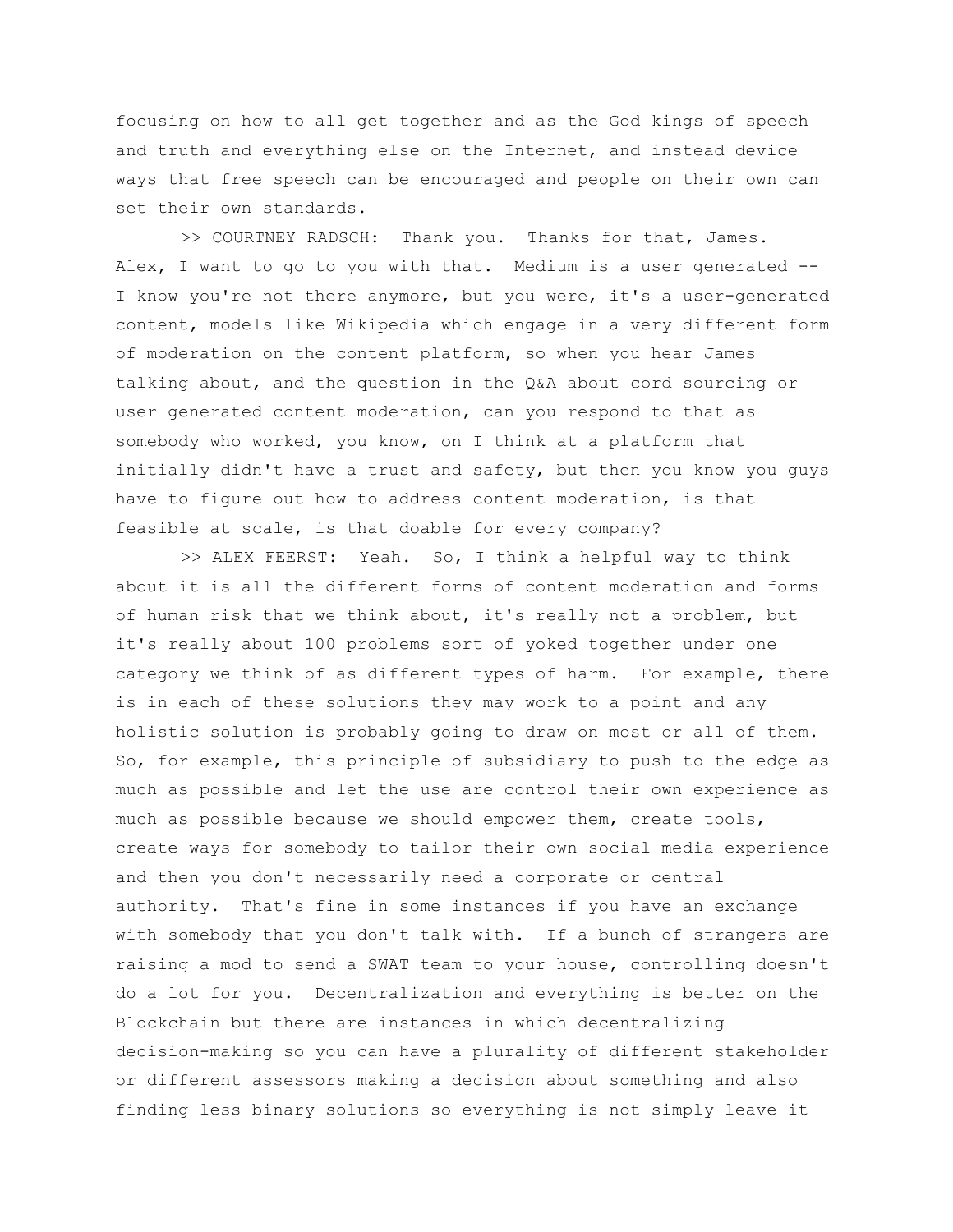up or take it down, but something might be have more friction to reach it or be more obscure or have some other piece of information next to it. These are all sort of promising to their own extent, and I think people who do the work sort of try to cobble together different solutions appropriate for the exact type of harm and the exact type of issue that people are feeling. Because really what we're talking about is like a very disparate number of human conditions that are yoked together under content moderation. And I say content moderation is really just the problem of other people and their expression and there are myriad forms in which this takes and various solutions will be helpful and none of them is going to be the only answer and as a final thing I want to recommend to folks as you study and become experts on this, but for anybody who has never moderate add group, if you really I think, the best thing that you can do for yourself is to, as you put pen to paper about this, start a Facebook group or subReddit or Discord with your hundred closest friends and colleagues and moderate it and see how it goes. Because I think one of the things that you'll learn is that lots of folks want speech that is -- they don't like moderated and like their very true and unjust speech moderated, and the fact that we're all stuck in our own skins and sometimes universalize our own experience, it's part of what causes these very human problems - you know, the very human problems of the human condition and expression to feel like things that can be solved by one or another form of tech. Things that will all be mitigated to some extent like a crime rate or something else, and we can make them better, but the notion there will be one or several things that can simply solve all of these problems, I think, is a misreading of how human beings and expression work.

>> COURTNEY RADSCH: Thanks for that, Alex. And, you know, it does make me think that -- you mentioned putting the onus on the user and we haven't really talked much about online harassment but that is I think something that is always front and center in many of our minds, and even just thinking about the engagement on social media and in this panel.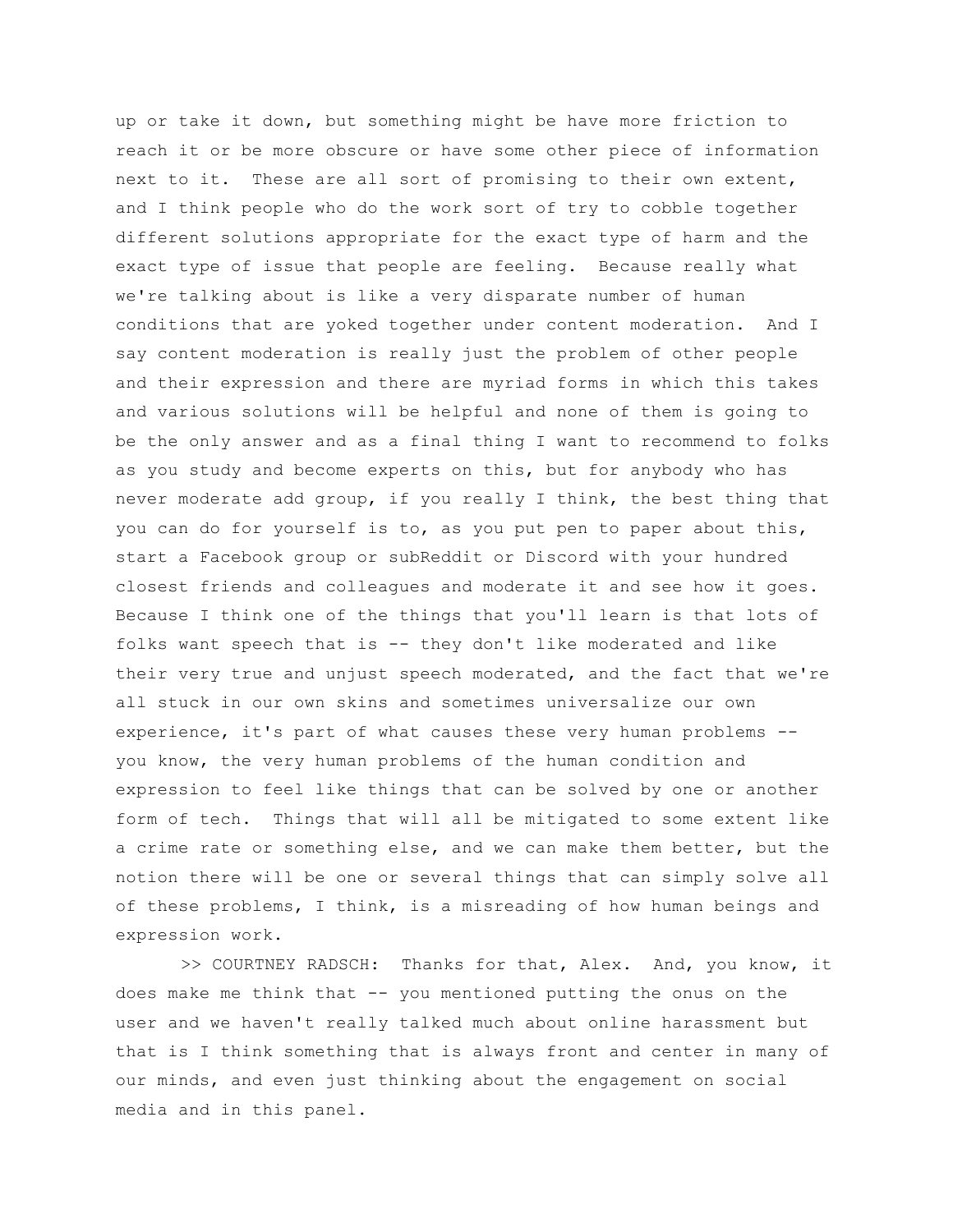One of the things I'm working with the International Women's Media Foundation in an organization of 30 other organizations trying to figure out how to address online violence against women journalists online, which is not just about that individual but also about the impact that it has on the public's right to know and the public interest in having journalistic coverage. And one of the, I think, pushbacks on the tech firms that we're constantly making is that, yes, you need to give the users tools to empower their ability to curate their experience, but if you hear from, for example, Maria Ressa, one of the world's leading journalists, the Co-founder of Rappler in Philippines facing a dozen charges and 100 years in jail. She's a target of online harassment on a scale that is not moderatable by her, by her news room, et cetera, and we hear that from women journalists a lot, that the scale and scope is very, very impossible to deal with. And so, I think there is tension I hear emerge on the panel between wanting to devolve content moderation and decision-making over what content people see and get access to mode ratable the individual, but also the tension, you know, where there are some aspects like terrorism where I think in general people seem to be less -- find that less problematic to have coordination around, and I think with the exception around people who are working in countries where activist content is regularly flagged as terrorist content, but you know for the most part people don't want terrorist content online, and there is a huge vast middle. And so, Steve, I want to come to you with a question about, you know, I think that the community has felt for a long time, or not the community because there is no "a community" because there are many communities, but many people have felt there is not enough being done by the tech firm to address the objectionable content, harassment, terrorism, extremist violence, et cetera. And that we want or need regulators and policymakers to step in and provide some impetus for them to actually do more because they're not doing enough. How do you address that?

>> STEVE DELBIANCO: Simplest way, Courtney. If the government makes a particular kind of speech and harassment illegal,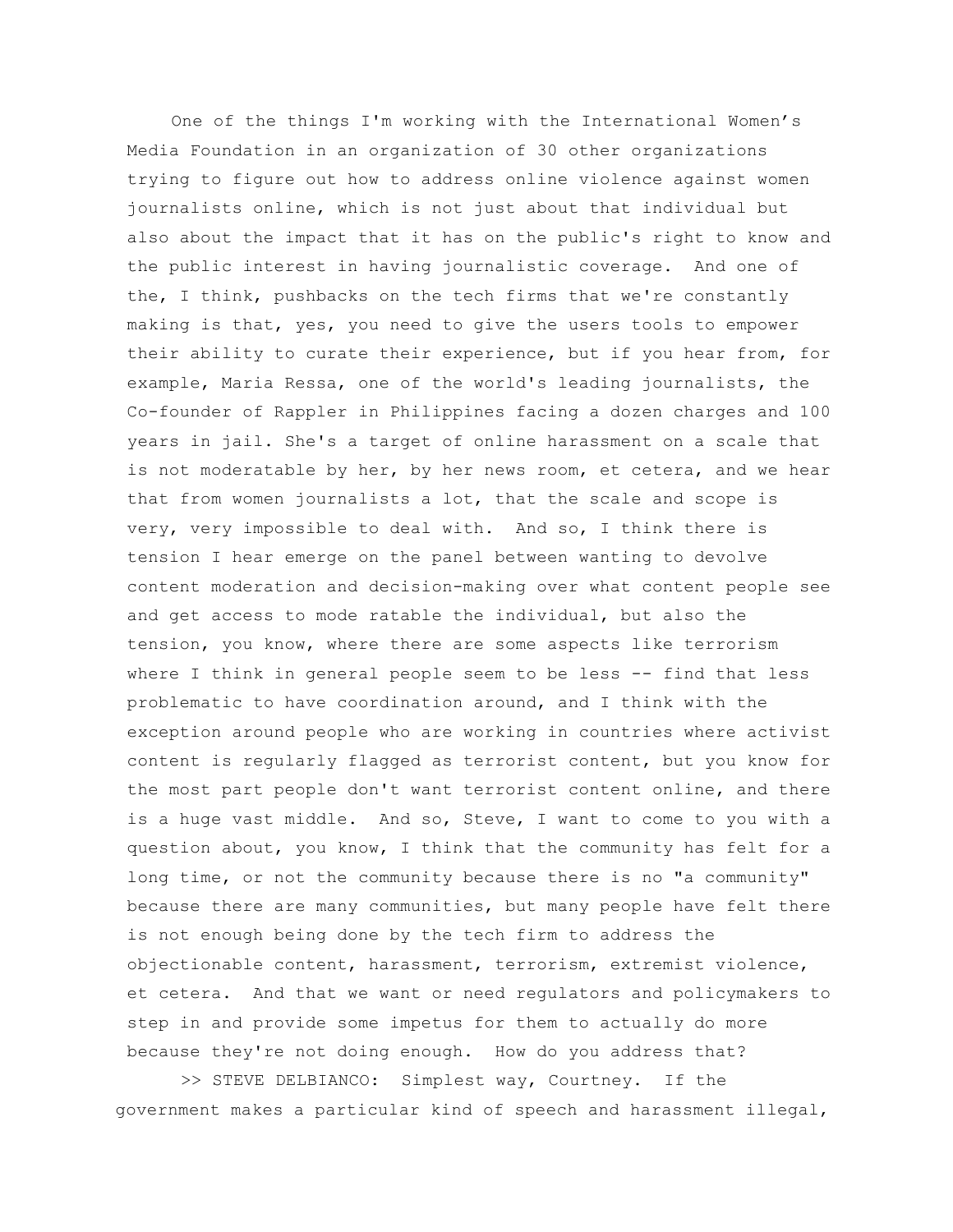then all unlawful activity is acted possible right away for fear that the platforms themselves could become liable, and even Section 230 says nothing about criminal law. So the point here is that if the government wanted to say that Holocaust denial is illegal, you look at Europe and almost all nations in Europe make that an illegal form of speech, and it isn't in the United States partly because of the first amendment and Congress didn't enact something like that of the harassment in the U.S. is an awfully old statute that really only includes credible threats of physical harm, and we would need to expand that definition to cover something more than just credible threats of physical harm in order to capture harassments as an illegal activity. But if you can't do that, the only thing left is to raise concerns to the social media companies, my members, and they respond because they want to keep advertisers and users happy. That's all we do is bring advertisers and users together in an effort to create and build a business. The trick is that when we do that and we take action, we need to do so with our own judgment, try to be transparent and accountable, but with our own judgment, and that is inevitably going to create people that have a problem with it, people like James who have a problem with certain decisions that are made on pulling down misinformation, the antivaxxers don't like if we try to regulate medical disinformation so I think we're in a bad place being squeezed from both sides. So, keep up the squeezing and work the rest, but understand that there are forces pushing the other ways a well.

>> COURTNEY RADSCH: Thank you, Steve. Farzaneh, I want to ask you, one of the kind of key principles of legitimacy in these initiatives, whether we're talking about government offer private sector or any sort of coordination here is transparency. And we're seeing, I think, a proliferation of recognition about transparency, transparency reporting, et cetera, within the industry around different efforts but much less so in the government. Where do you think transparency -- what does transparency mean in this sense, and do you think that that is part of the solution to content moderation legitimacy?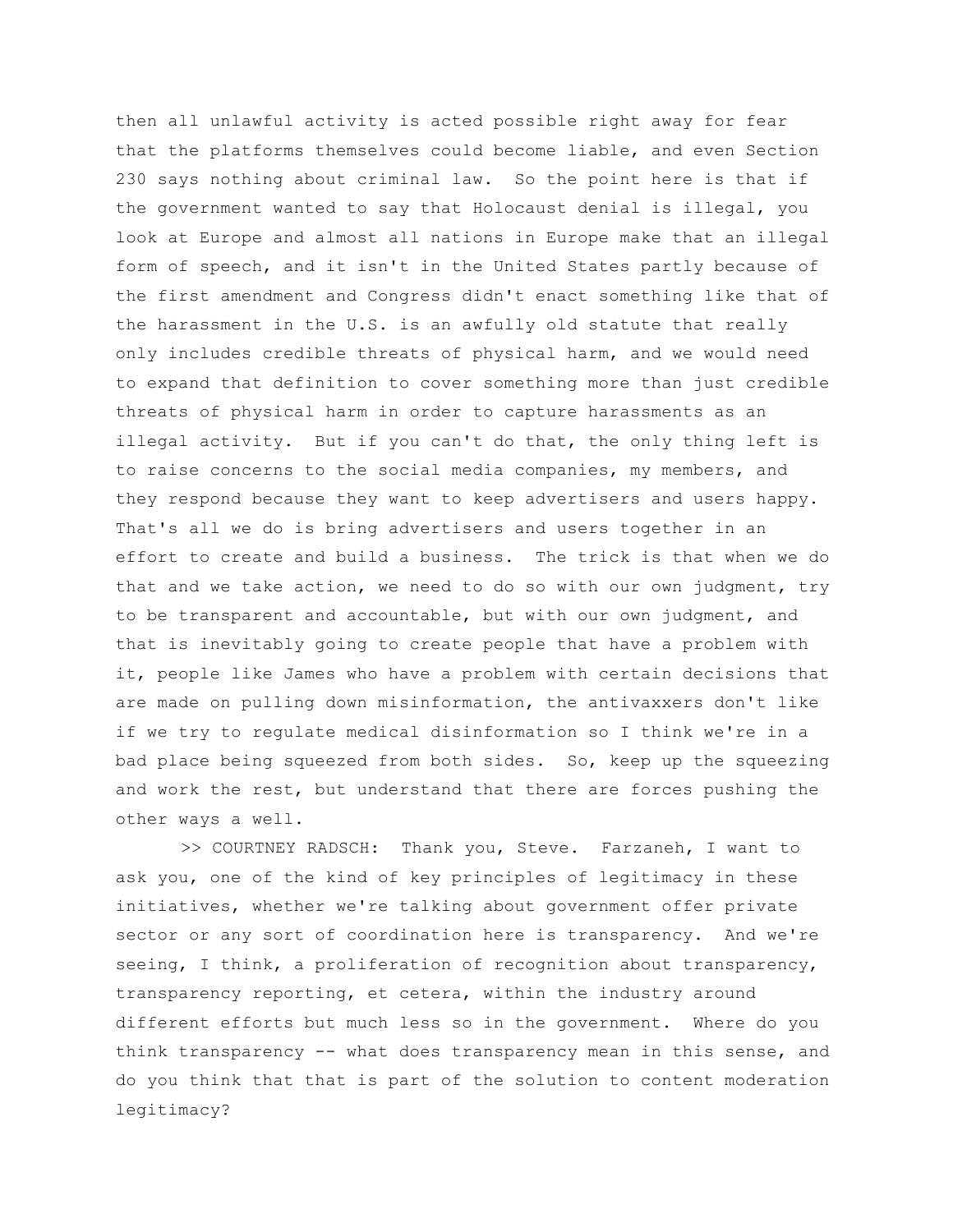>> FARZANEH BADIEI: I am very skeptical about transparency now days because I believe, and Daphne Keller has a good blog about transparency and how we should actually ask for transparency from the tech corporations because frankly 100-page report which is quite vague about the content moderation and content takedown is not - does not really give me enough information and might not be very effective. And also, transparency is important as who are we asking this transparency for? Are we asking it for these callers and researchers that wanted to look at this and help the platforms to come up with solutions? Or are we looking at transparency from the user point of view, the community's point of view that what do you mean by this action? Why did it happen? Not that I have some policy, okay, yeah, of course, I put it on the website, but it's like around 1,000 pages and so, but then what will happen to my content and what is happening? And so that's another transparency that we need to also tackle.

At the moment, the transparency that we see the tech corporations, the approach they take to transparency is more about enforcement, more about why do  $I$  -- not even why, but it's like this is the content I've taken down, this is how many I've taken down, and then they have different things and they call similar things different. Things like one calls it terrorist content and the other one says that, no, this is like harmful. We don't even see that, and so there are problems with the transparency reporting across the platforms. And transparency will bring legitimacy if it can be effectively used by the researchers, by the users, by the government to come up with policies and solutions and kind of inform themselves.

>> COURTNEY RADSCH: I think your response, as always, is very important and also highlights that we often talk about transparency primarily with respect to the tech platforms but not enough with respect to the governments, and I see another point from Milton about the real aspect of state collusion where the government works with or pressures private actors behind the scenes and I think that is something that's -- that's one of the reasons I was very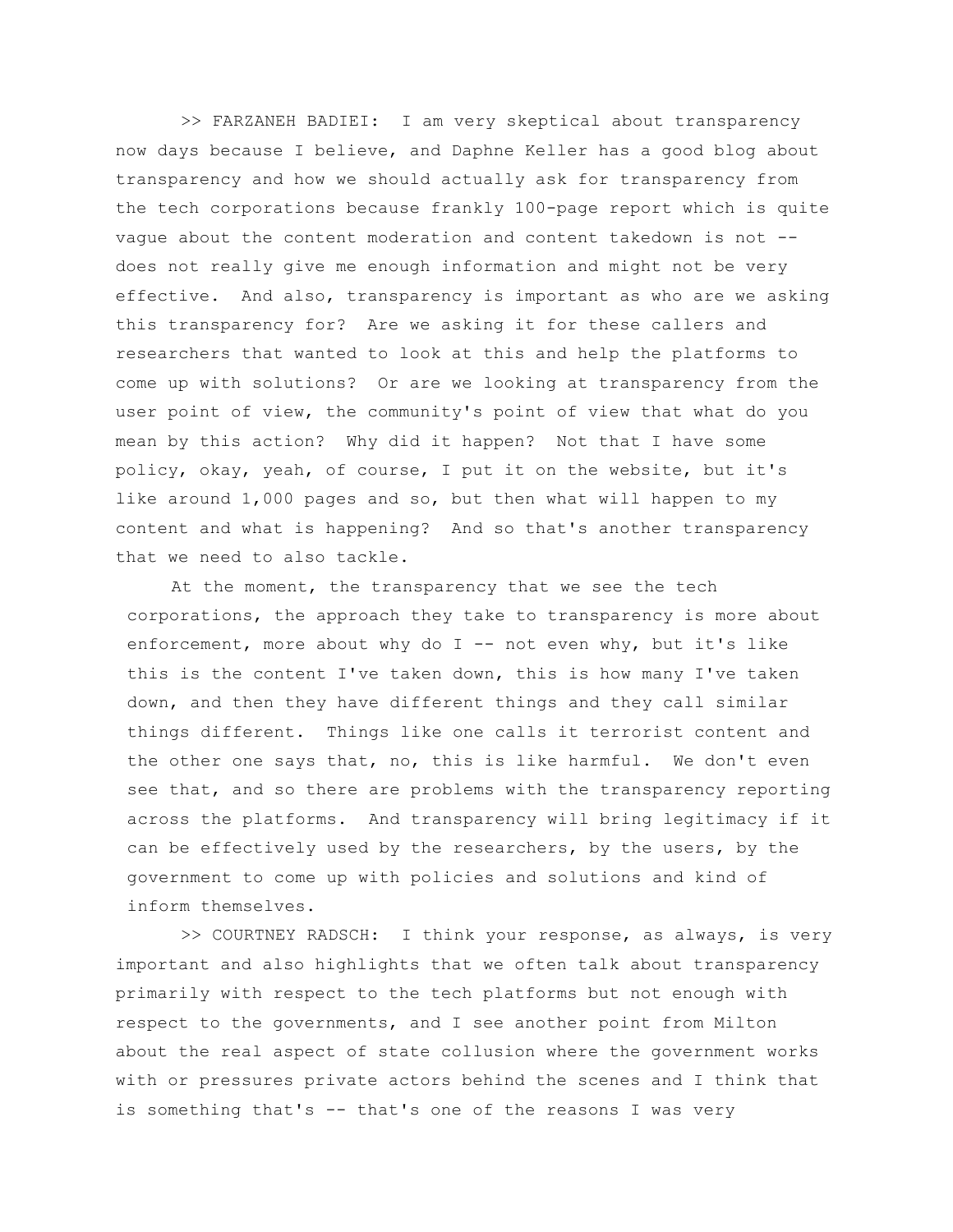interested in having this panel and IGF my colleague Rick Lane who helped to organize this as well, one of the co-organizers, really putting this up at the center is that we also need to think about the transparency of government actions and how we open up all of this so that there is greater level of legitimacy.

I think that Internet referral units, for example, we don't have anyone here representing Internet referral units but that is a very real example of a lack of transparency because on the tech company side they don't report Internet referral units as government referrals, and on the government side, governments are not producing transparency reports about their interactions with state -- with tech platforms, and I think I guess we would all like to see that, I think. Is there anyone, anyone on the panel who doesn't think government should be doing transparency reports? Please speak up.

>> FARZANEH BADIEI: I mean I think they should, but they will never do that, and there are two words that they use, national security. You know, because as long as, and they always, the law enforcement, you see how they cooperate with Apple, especially having been studying it, and it's very tricky and this is because of the culture of we have kind of bought into that these governments are doing us a favor and protecting us so they can just hide things from us for national security.

>> COURTNEY RADSCH: Let me go to Rob and Julie. I want to ask you, have your entities been, you know, been pressured by government or received communications from governments asking for any particular policies or content to be removed or addressed? Rob and then Julie?

>> ROB RAKOWITZ: Yeah, sure. I mean, look, we've engaged with the government in various markets where there has been a request to sort of understand and learn more. Generally, the -- you know, the way that we've been perceived and the way that we truly operate is industry self-regulation. You know, we haven't gotten to the point where we're looking at certification just yet. However, we're trying it come up with, you know, better visibility so you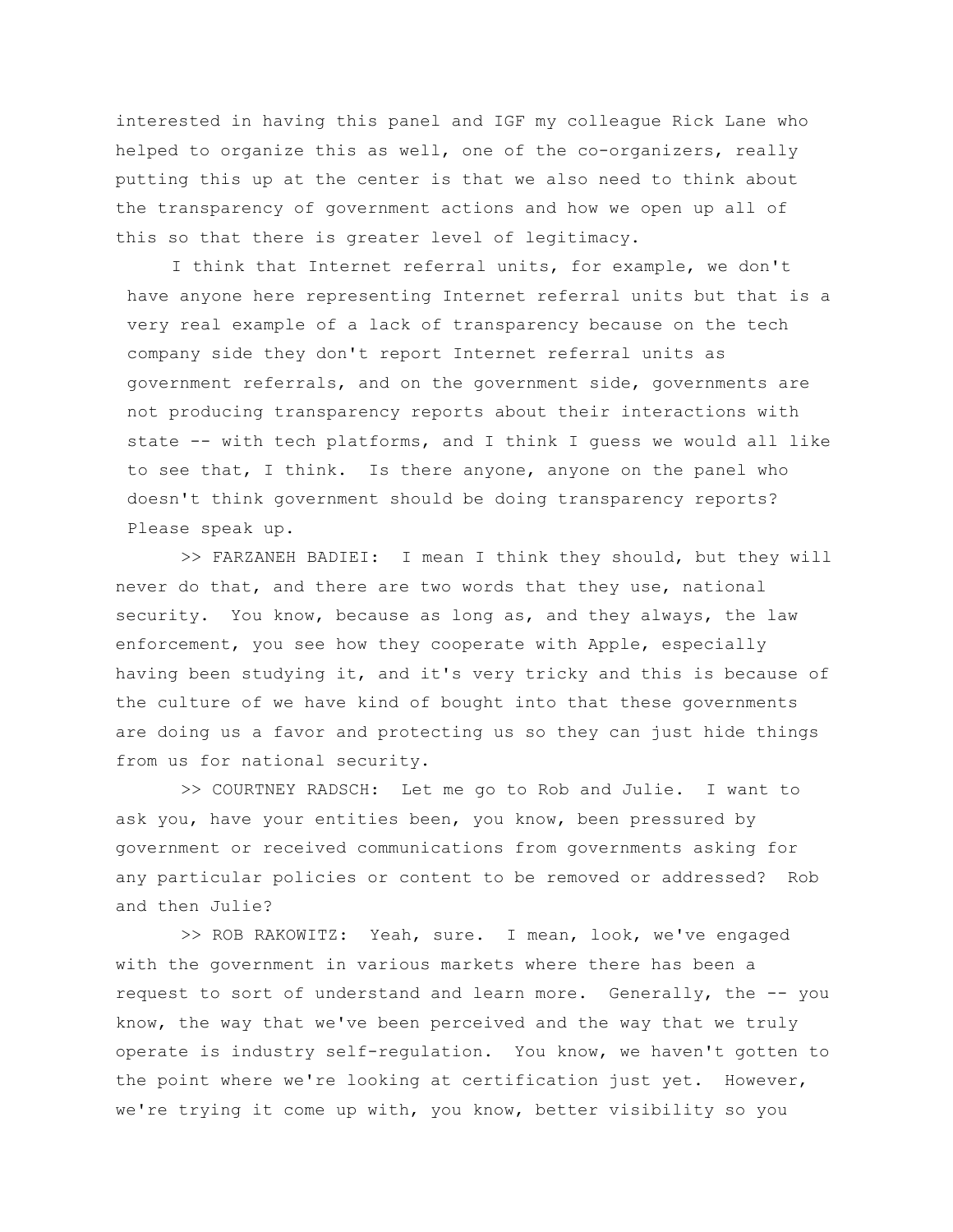understand what you're getting into, which in essence should be in everybody's interest. So, we've gotten, you know, good reception with the European Commission, we've gotten good reception with UK's Offcom as well as various parts of the U.S., and granted the U.S. is highly partisan about the issue and France as well, and so I think everybody realizes that we're trying to push things in the right direction of where there is more transparency in business-to-business interactions which sort of breaks down a nontransparent or opaque marketplace.

>> COURTNEY RADSCH: And before I go to Julie, Rob, do you also meet with Civil Society.

>> ROB RAKOWITZ: Yes, we do. We do. We have a handful of NGOs that we consult at global levels as well as local market level as we look at sort of quote, unquote, solutions or standards. Because the last thing we want to do is end up having a whole bunch of advertising people operating in a bit of an echo chamber with zero sort of input that's, you know, that's something that we strive to make sure that we get out of our echo chamber.

>> COURTNEY RADSCH: Thanks, Rob. Julie, same question to you about kind of government influence or intervention.

>> JULIE OWONO: Well, any Facebook or Instagram user can appeal to the board, so I mean we haven't received or taken a case that involves a public official -- I mean upon his or her request. We did have a case involving a request about the former U.S. President's account but a request from Facebook, but so far, we haven't taken a case involving a request from a government. But it's -- theoretically any user of Instagram or Facebook. But what I would like to -- I'm sorry.

>> COURTNEY RADSCH: Just as follow up. Have you seen submissions into the consultation process from government entities?

>> JULIE OWONO: From memory, no. Those documents, those submissions are very public, so everyone here can consult them. But what I do remember is that we have received submissions from international organizations, including special reports, UN special reports, and I believe also memory again, I mean, yes.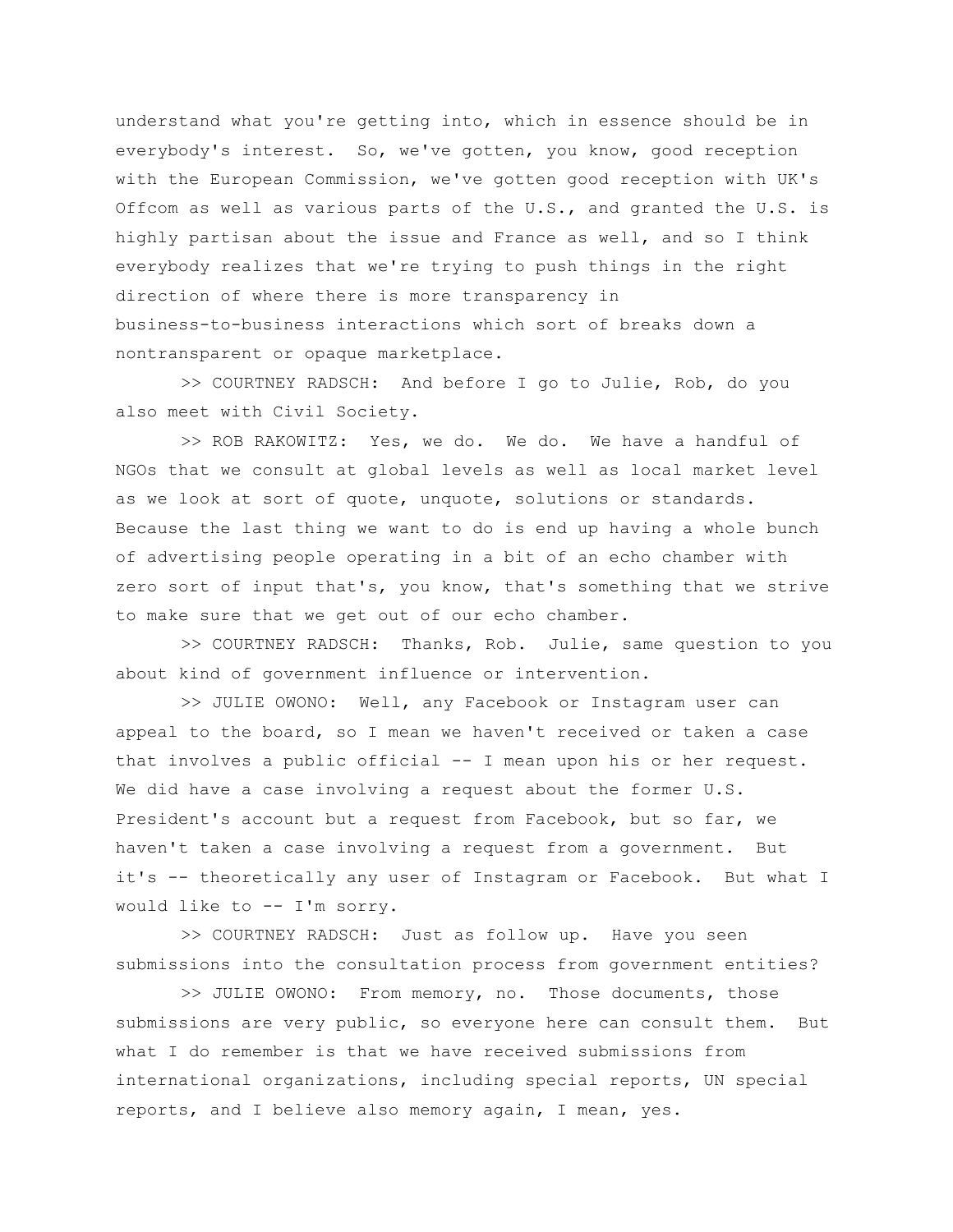>> COURTNEY RADSCH: Thanks. You wanted to make another point?

>> JULIE OWONO: About government transparency. I think that there have been some interesting examples, although, not all of them have come into effect yet. I'm thinking, for instance, about France's law against hate speech. So half of the law was completely dismissed by the Constitutional Court which was a great thing because there were very questionable provisions there, but one thing that was interesting in that law was the -- so the creation, first of all, of a regulator who was -- who is here in France, to make sure that hate speech is being addressed by platforms, but not only  $-$  I mean how does this regulator do that, is by auditing, first of far, all, how the law itself is effective and how many times that the said hate speech law has been, you know, put forward in asking -- although that part has been dismissed, about you anyway what I want to say is that there are interesting baby steps towards government entities self-assessing the efficiency of the measures and the laws that they adopt. And I think this is, yes, this is interesting. Not widespread enough, unfortunately, but quite interesting.

>> COURTNEY RADSCH: Thank you. Well, we are coming -- Alex, did you want to jump in on this?

>> ALEX FEERST: Just briefly. Say this partly as somebody who has dealt with governments as they've made these requests. I think it's totally wild that governments, especially democratic governments, do not have a publicly accessible database of everywhere they've ever made, it's baffling to me that they don't. If we received a subpoena for user data, we would absolutely tell the user unless we had a gag order, which prosecutors increasingly seek, so there are questions about the government role in transparency. The other thing I wanted to mention is that simply when you talk about the nitty-gritty of day-to-day transparency, it would be wonderful in some ways to publish a law of all the decisions that get made and takedown requests, but I think that part of the challenge of sitting in the platform is realizing the content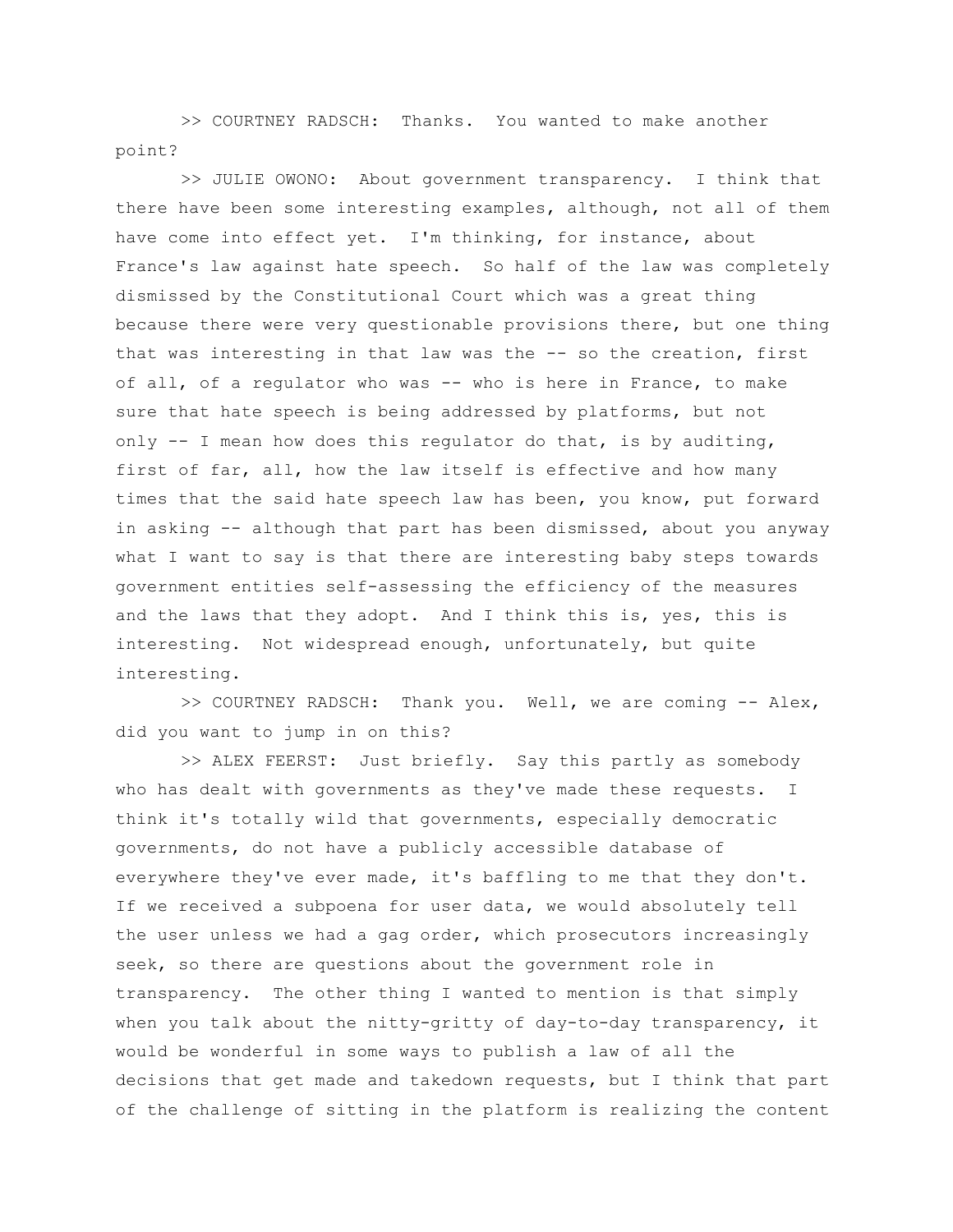moderation and issues are intention with privacy law where the users data is secret and they say please take down the piece of content because the person is abusing me and then you make that communication public and in some instances maybe you have to make the address public, there is a million ways that I think the sort of overlap between people's privacy rights which are sacrosanct to folks in the platforms and different transparency demands of the public and government and for some folks who want to enforce a court-like standard for that, and the number of detailed ways that those need to be worked out are sort of myriad and I would say uncontemplated by I think a lot of stakeholders who tend to care about one issue or the other but not the interaction in this case between transparency and privacy.

>> COURTNEY RADSCH: Great point. Thanks, Alex. I think we definitely heard that, for example, the GIFCT and the Christ Church Call where, you know, companies are referring to the EU's Global Data Protection Regulation, GDPR, as an excuse for why they can't, for example, create a database of the content that's link the to the hashed information in their database or preventing them from, for example, submitting information on takedowns to the Lumen database which is a collective run out of nonprofit kind of endeavor to try to make some of this more transparent.

So, I do see that we are hitting up on time, but I also think there has been a ton of engagement and 104 people still on the call. I invite every panelist to give us your one key takeaway you want people to think about when they think about how we should regulate content moderation, whether you're thinking about that from a government regulation, self-regulation, co-regulation, et cetera. What is kind of one of the one key principles that everyone should keep in mind? I'm going to go back to the beginning and start with James, and please keep your answers short so we can get people to the happy hour. James?

>> JAMES TAYLOR: All right. Thank you, Courtney. My advice would be in most cases do not do so. There is no need for content regulation in the vast majority of cases. Where there is a need,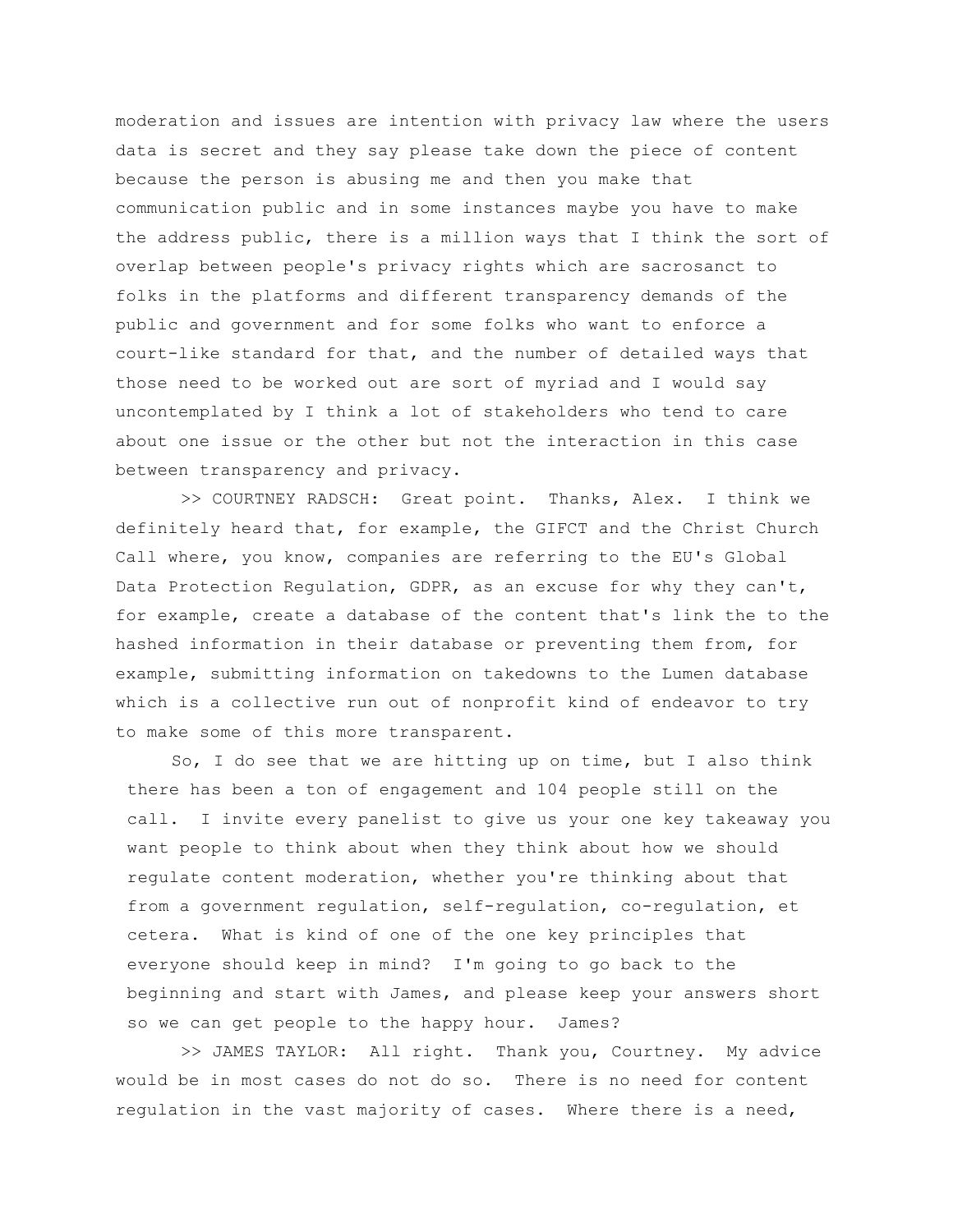Section 230 mapped them out and gives Steve and his colleagues there all the political cover they need to protect against violence, sexual obscenity, et cetera. So, yeah, if you're getting away from those topics, don't be -- don't be making decisions on political factors, on what you think is true or not true regarding science or whatever it may be, let the users decide.

>> COURTNEY RADSCH: Thanks, James. To you, Steve.

>> STEVE DELBIANCO: The way users will decide is they'll be able to choose among platforms that have differing approaches to try to keep their community safe, advertisers and users happy. And we do encourage innovation and experimentation by the platforms, and unfortunately, they're protected from government action when they do that and protected from a lot of law suits by Section 230. Now, at the same time, I do think that the platforms should adopt new principles and standards to be transparent about what their community standards are, should be accountable for decisions they make, and they should have a process of appeals, maybe not something as grand and global as the Facebook oversight board, but everyday decisions made at Twitter and YouTube, they ought to be able to give people an opportunity to appeal the decision and learn why their content was taken down.

>> COURTNEY RADSCH: Thank you, Steve. Farzaneh?

>> FARZANEH BADIEI: I think that we need to be very objective when we talk about objectionable content and talk about what sorts of harm is actually caused and measured, and go away from punitive measures, takedown, blocking, and sanctioning people and govern their behavior without just taking down their content.

>> COURTNEY RADSCH: Thank you. All right. Rob?

>> ROB RAKOWITZ: Yeah. I think that the topic of regulations is a sticky and I think a lot of the panelists have sort of pointed to it. So, you know, if anything, it's enlightened regulation, avoid partisan interfere appears, I think that's the big thing looking at the U.S. market, but there has to be a clear understanding of what is harm and making sure that we steer the Internet, which is a beautiful place, away from it.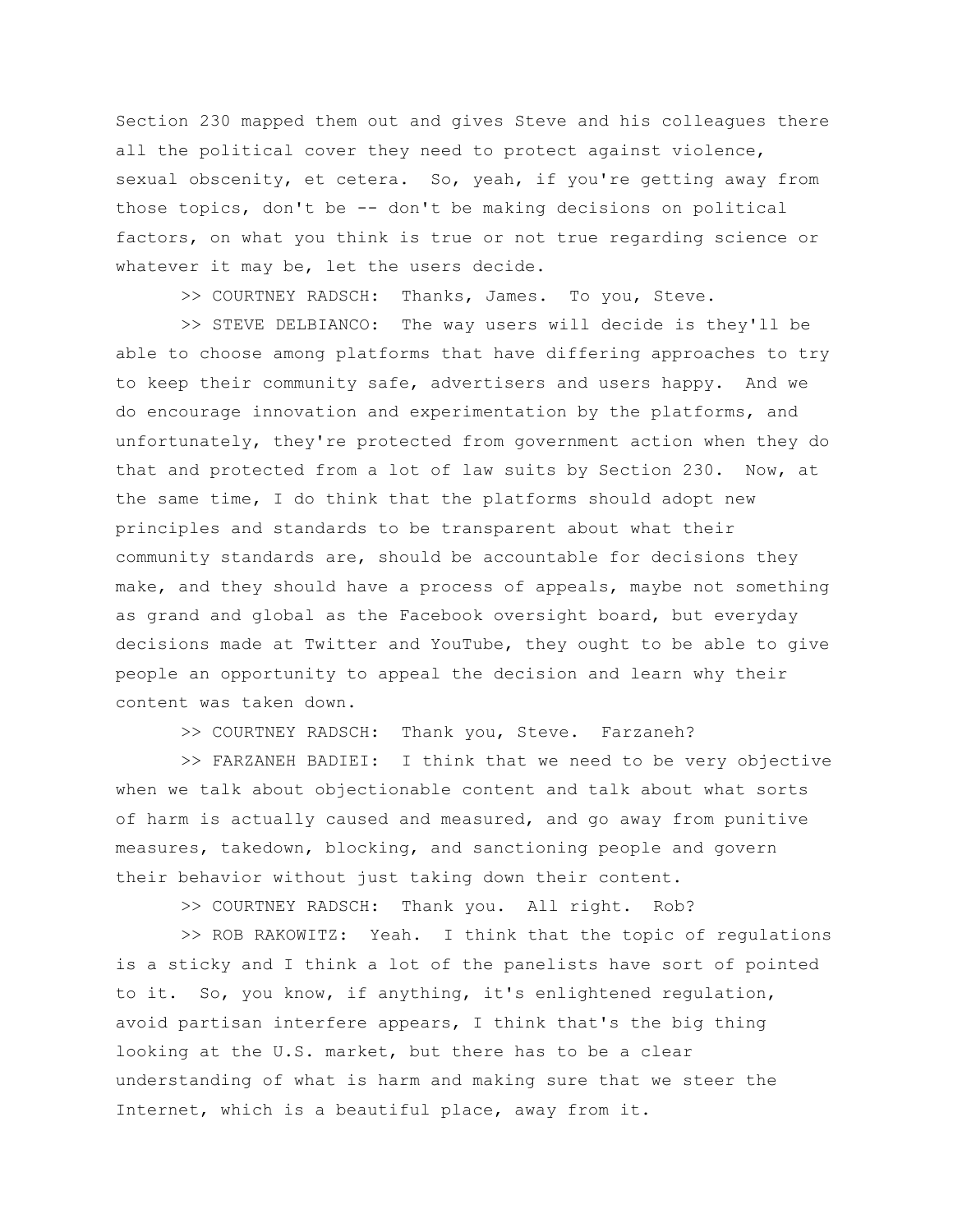## >> COURTNEY RADSCH: Thank you. Julie?

>> JULIE OWONO: I would say like I started multistakeholderism and making sure everybody has a place at the table and a word to say about content moderation. And the second thing is not losing sight of the globality of the platform, is of the network, and of the issues that effect it -- otherwise, I particularly agree with Rob that we might lose this beautiful space that the Internet is and border lessness of that beautiful space. Thank you.

>> COURTNEY RADSCH: Thank you, Julie. Alex?

>> ALEX FEERST: Yes. I mean I think we're all just -- we're just beginning to grapple with the implications of issuing over a billion printing presses and over a billion movies to the people of the world and means for distributing them at scale very quickly, and I think technology and platforms are maybe the most visible manifestation of the novelty of this and the ways that we are interacting with each other at scale, but I think I also encourage folks to consider where a lot of these problems are, as I said, problems of human expression and at the end of the day, being human is not a problem to be solved but it is a condition to be managed. And I think we're on that road.

>> COURTNEY RADSCH: Thank you, Alex. I personally have found this a fascinating discussion. Thank you so much to the panelists for, you know, really engaging in discussion and keeping the responses short enough we could have I think a really dynamic debate. That's not a little thing when we have six really interesting and informed people. I want to recognize that, you know, this really focused only on social media, on the content layer, but there are these same questions about, you know, going down the stack. You mentioned earlier about denying access to say web hosting or that sort of thing, and so you know this is a multi-faceted issue, and we only touched on a small amount of it. There are many, many ways to follow up on this, but I think that some of the key things that we're hearing coming out of here is the importance about legitimacy, and that legitimacy we can get through